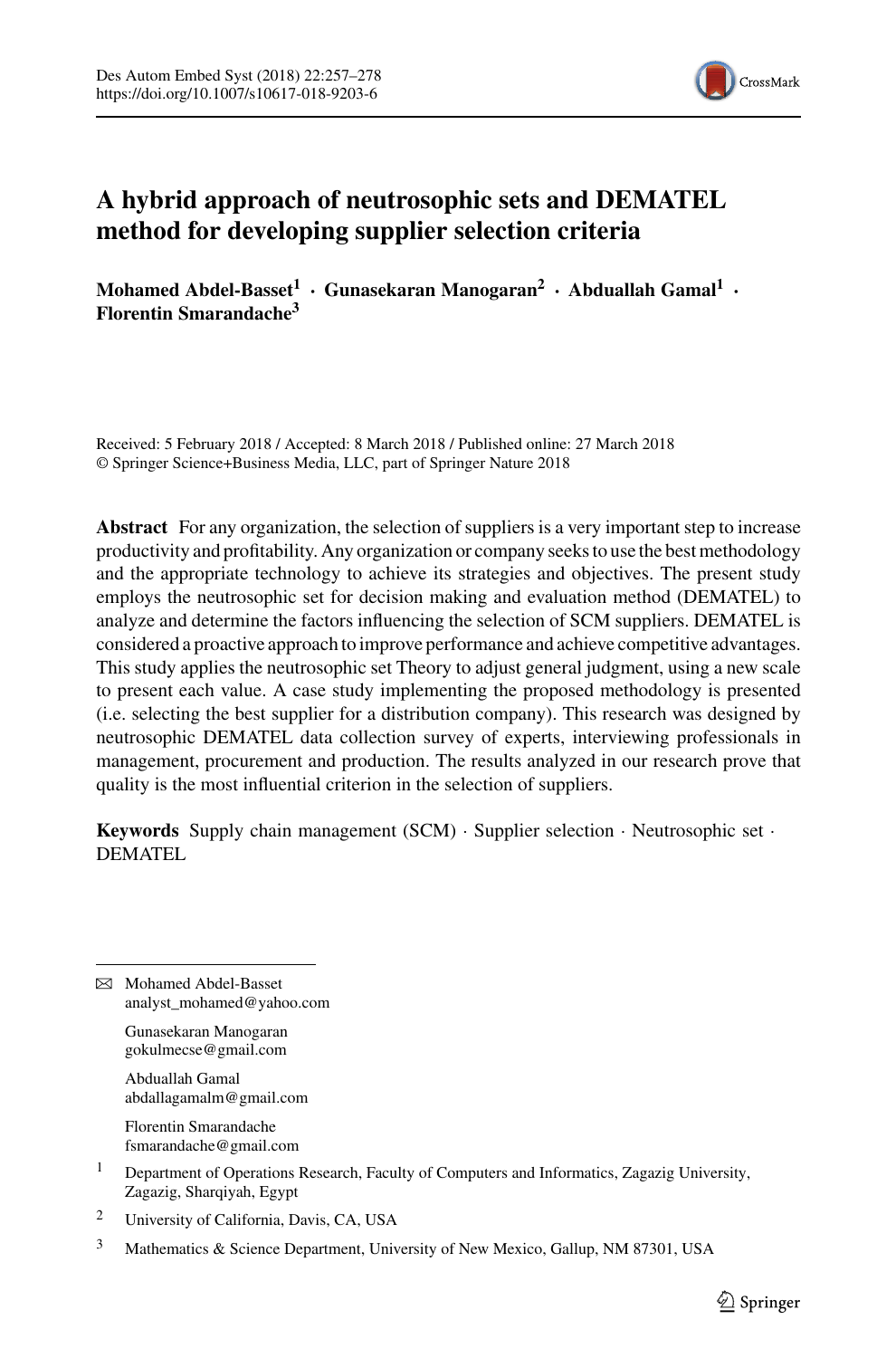It cannot be denied that the success or the failure of any organization depend on how it chooses the appropriate supply chain management system and suppliers. Many organizations are currently seeking to contract many suppliers from around the world to create a collaborative commerce, and to increase trade, profitability and productivity. Experts are interested in purchasing and holding contracts with major suppliers, since the supplier selection is one of the most important functions of saving raw materials cost, of procurement management, and of increasing competitive advantage. The supply chain is an integral part of the new business management in the design of services from suppliers to customers. Supply chain management enables business participants to effectively combine products and services for a long-term relationship [\[1\]](#page-20-0). The effective coordination on information flows between enterprises, material, delivery, product, payment and trading partners can be defined extensively as supply chain management [\[2\]](#page-20-1). The economic environment forces organizations and collective institutions to seek competitive alternatives to meet the needs of customers and market. Organizations must have better production technology for internal and external competitiveness. Companies are an important part of the process of increasing the supply chain. Projects seeking to increase the production and compete in the international market must manage the supply chain in a highly effective way, and the suppliers selection is considered a key point of the process [\[3\]](#page-20-2). The process of integrating all activities in order to create satisfied customers is called supply chain management, and it is applied by the best companies around the world to control the flow of information, services and materials [\[4\]](#page-20-3). Supply chain management improves the competitive position of a company. Companies are always striving to maintain their competitiveness by developing issues such as improved model analysis, road planning, pregnancy planning, or supply chain management. Usually, the managers focus on organizing processes within the company to maximize profits, but the supply chain management seeks to link internal processes and decisions with external enterprise partners to improve and create competitiveness [\[5\]](#page-20-4). In recent years, supply chain management has attracted increasing awareness in academic publications. Supply chain management has been used to promote efficiency of the value chain on a wide range of products, services and other manufactured materials. Disagreement may occur in the process of selecting criteria. Many studies have tried to help managers and decision makers in any organization to take a relevant decision in selecting the best criterion suiting their organizations.

The process of supplier evaluation, appraisal, evaluation and contracting is called supplier selection [\[6\]](#page-20-5). There are some distinguishing features among suppliers, such as manufacturing procedures, technology, geographical location and larger processes that adopt better suppliers in pursuit of competitiveness [\[7\]](#page-20-6). Many researchers are tempted in displaying performance to make the supply chain more and more efficient [\[8\]](#page-20-7), and consequently an intuitionistic fuzzy sets DEMATEL method was proposed to analyze the influential criteria practices, suggesting that empirical studies should be conducted as future research [\[9\]](#page-20-8). DEMATEL, an extended technique for formulating and analyzing influential relationships among difficult criteria, has been extensively used to extract the texture of a complex problem. The current literature review indicates that most papers used traditional intuitionistic fuzzy set to level the ambiguity of experts judgments and opinions (Fig. [1\)](#page-2-0).

Fuzzy set focuses only on membership function and it does not take into account the non-membership and indeterminacy, so it fails to deal with uncertainty and indeterminacy existing in the real world. To overcome the drawbacks of fuzzy set, we integrated DEMATEL method in neutrosophic environment. The neutrosophic set is an extent or generalization of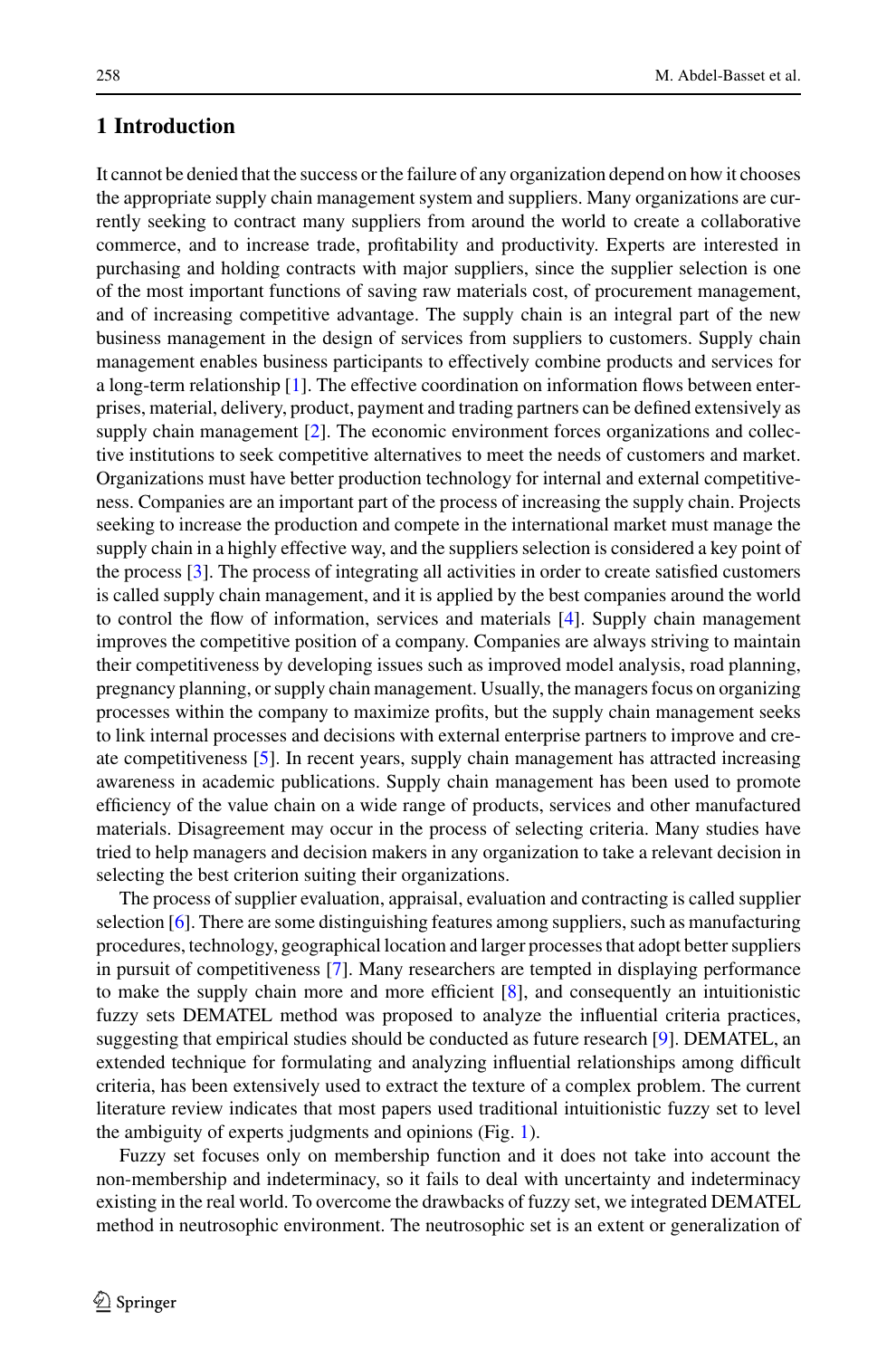

<span id="page-2-0"></span>**Fig. 1** Neutrosophication process [\[16\]](#page-21-0)



<span id="page-2-1"></span>**Fig. 2** From classical sets to neutrosophic sets

the intuitionistic fuzzy set. It represents real world problems effectively and efficiently by considering all aspects of a decision situations (i.e. truthiness, indeterminacy and falsity) [\[10,](#page-20-9) [11\]](#page-21-1), as shown in Fig. [2.](#page-2-1)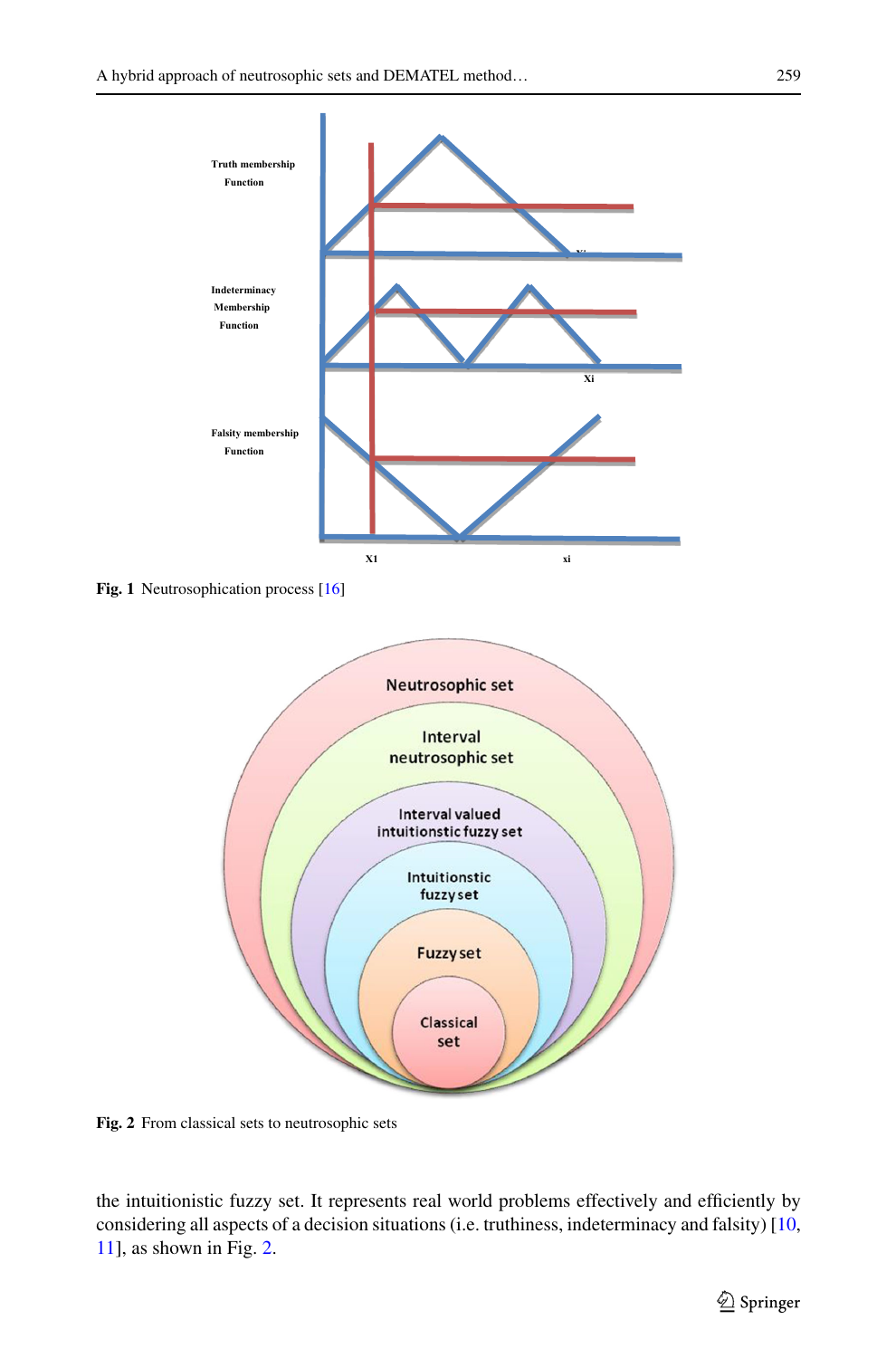Neutrosophy was introduced by Smarandache [\[12,](#page-21-2) [13\]](#page-21-3) as a branch of philosophy that studies the origin and scope of neutralities. Neutrosophy has been used in various applications to solve various problems as a critical path problem [\[14\]](#page-21-4), obtaining PERT three times in project management [\[15\]](#page-21-5). Normally, the criteria have a degree of interactivity and related relationships. In such cases, it is very difficult for decision makers and experts to avoid interference between criteria and to obtain a specific goal. The main contributions of this research are:

- It introduces a new methodology by aggregating the neutrosophic set and DEMATEL method.
- It presents a case study showing how an organization increases its practices and activities according to specific criteria.

In this research, the DEMATEL method is used to develop mutual relationships and interdependencies. We present a causal diagram to describe relationships and their influence degrees on criteria.

It is important to evaluate the weakness and the strength of each criterion against another. One advantage of this method is showing the relationships and interdependence between features. Neutrosophic set theory is used in this research to express decision maker's preferences [\[17\]](#page-21-6). Neutrosophic sets (NSs) are an extension of the intuitionistic fuzzy sets (IFs), presenting more accurately the opinions and better interpreting the ambiguity, where the membership of a value or an element is defined as a number between 0 and 1, by resorting on a hesitation degree in IFs, whilst in NSs on an indeterminacy degree. Neutrosophic Set moves one step further by examining the membership of truth, the membership of indeterminacy and the non-membership of a member of a given set. Also, it is necessary to acquire experts opinions to evaluate influences. Neutrosophic Set has the following benefits:

- It introduces the indeterminacy degree that helps experts to express their opinions more accurately.
- It represents the extent of decision makers disagreements.

The proposed model also combines different interests of decision makers in one opinion in order to eliminate inconsistencies or to address the inconsistencies of expert judgments and improve consistency. A case study is solved to explain the model's suitability.

This research is organized as follows: Sect. [2](#page-3-0) is a literature review that presents papers about DEMATEL for supplier selection. Section [3](#page-4-0) illustrates the basic definitions of neutro-sophic sets. Section [4](#page-6-0) presents a methodology of the proposed model. Section [5](#page-8-0) validates the model by solving a case study. Section [6](#page-20-10) concludes the research and determines the future directions of the work.

### <span id="page-3-0"></span>**2 The related work**

In this section, we present some supplier selection related work. The two important stages in supply chain management, which considers all the activities from the purchasing of raw material to the final delivery of the product, are the supplier's selection and the evaluation. The supplier selection problem requires high accuracy methods of multiple criteria decision making for solving it. According to the literature reviews, many researchers proposed methods based on DEMATEL. Chang et al. [\[18\]](#page-21-7) applied DEMATEL with fuzzy to evaluate and select the best supplier and to improve performance with respect to organizational factors and strategic performances, which included ten evaluating criteria. Dey et al. [\[19\]](#page-21-8) applied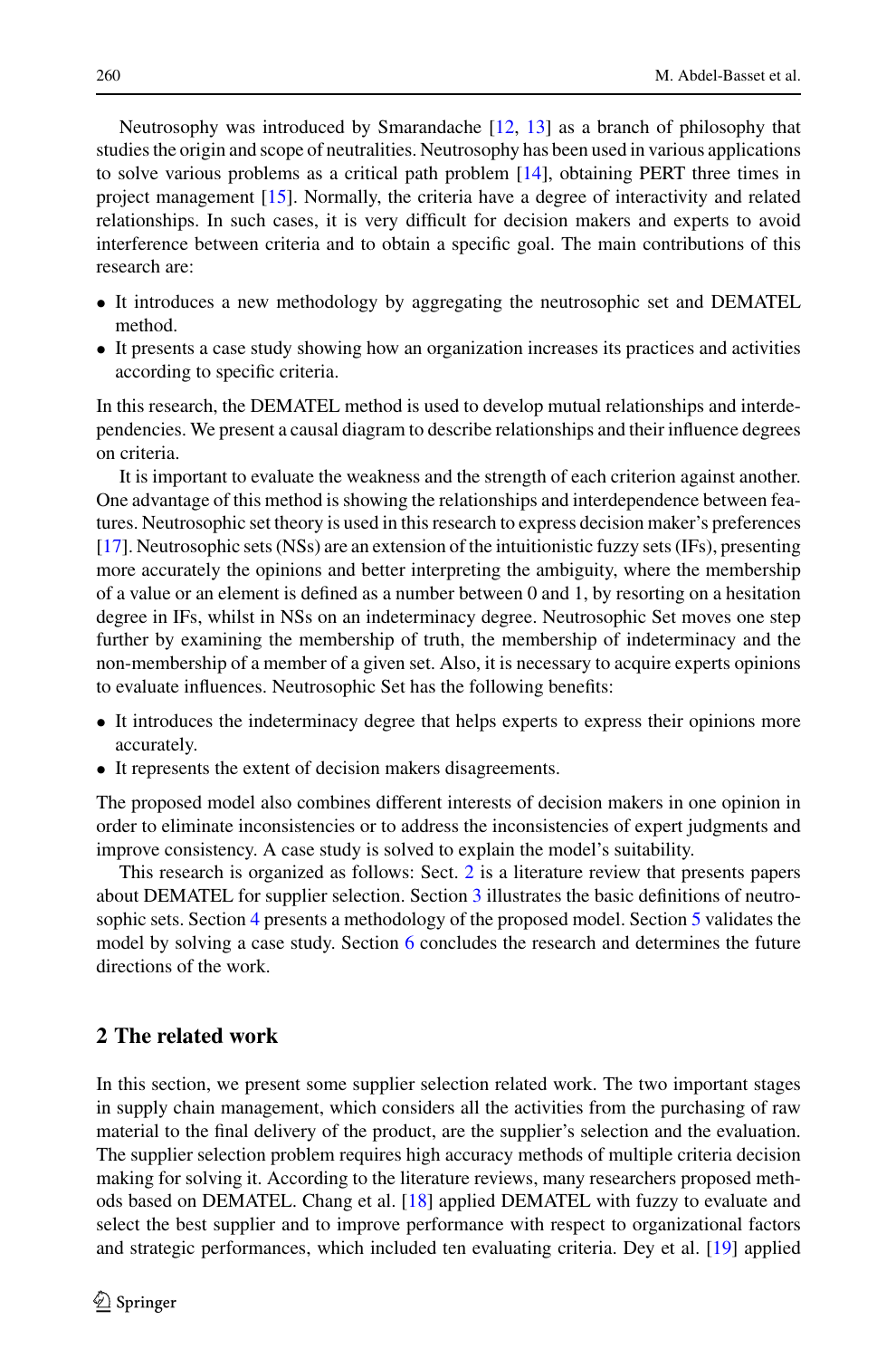DEMATEL to establish a long-term relationship with a company and its suppliers, with respect to their criteria. Hsu et al. [\[20\]](#page-21-9) explored and used DEMATEL for decision making within the green supply chain, and focused on the components of green supply chain management and how they serve as a foundation for the decision framework and for recognizing the influential criterion of carbon footprint in environment. Lin [\[21\]](#page-21-10) used DEMATEL to enhance environment performance, which is shaped by criteria as green purchasing, green design and product recovery practices. Dalalah et al. [\[22\]](#page-21-11) employed DEMATEL for a supplier selection problem, implementing and applying it on an industrial case for the selection of cans suppliers at a factory in Amman, with respect to various supplier evaluation criteria. Govindan et al. [\[23\]](#page-21-12) developed and used intuitionistic fuzzy with DEMATEL for decision making within the green supply chain, and focused on the components of green supply chain management to handle the causal relationships between GSCM practices and performances.

In this study, we aim to select the best supplier with respect to the various criteria using DEMATEL in neutrosophic environment. The selection of supplier problem is still challenging, and selecting the right supplier becomes a critical activity within a company, consequently affecting its efficiency and profitability. Due to its strategic importance, important research is being done to cope with the supplier evaluation and selection problem.

### <span id="page-4-0"></span>**3 Neutrosophic sets**

In this section, we give definitions involving neutrosophic sets, single valued neutrosophic sets, trapezoidal neutrosophic numbers, and operations on trapezoidal neutrosophic numbers.

**Definition 1** [\[24\]](#page-21-13) Let *X* be a space of points and  $x \in X$ . A neutrosophic set in *X* is defined by a truth-membership function  $T_A(x)$ , an indeterminacy-membership function  $I_A(x)$  and a falsitymembership function  $F_A(x)$ ,  $T_A(x)$ ,  $I_A(x)$  and  $F_A(x)$  are real standard or real nonstandard subsets of  $]-0$ , 1+[. That is  $T_A(x):X \to ]-0$ , 1+[,  $I_A(x):X \to ]-0$ , 1+[ and  $F_A(x):X \to ]-0$ , 1+[. There is no restriction on the sum of  $T_A(x)$ ,  $I_A(x)$  and  $F_A(x)$ , so  $0 - \le \sup(x) + \sup x$  $+$ sup  $x \le 3+$ .

**Definition 2** [\[16,](#page-21-0) [24](#page-21-13)[–26\]](#page-21-14) Let *X* be an universe of discourse. A single valued neutrosophic set over *X* is an object taking the form ={ $\{x, T_A(x), I_A(x), F_A(x)\}$ : $x \in X$ }, where  $T_A(x):X$ → [0, 1],  $I_A(x): X \to [0, 1]$  and  $F_A(x): X \to [0, 1]$  with  $0 \le T_A(x) + I_A(x) + F_A(x) \le 3$  for all  $x \in X$ . The intervals  $T_A(x)$ ,  $I_A(x)$  and  $F_A(x)$  represent the truth-membership degree, the indeterminacy-membership degree and the falsity membership degree of *x* to , respectively. For convenience, a SVN number is represented by =  $(a, b, c)$ , where  $a, b, c \in [0, 1]$  and  $a + b$  $+c \leq 3$ . **Definition 3** [\[27,](#page-21-15) [28\]](#page-21-16) Suppose α<sub> $\tilde{a}$ </sub>,  $\theta_{\tilde{a}}$ ,  $\beta_{\tilde{a}}$  ∈ [0,1] and *a*<sub>1</sub>, *a*<sub>2</sub>, *a*<sub>3</sub>, *a*<sub>4</sub> ∈ R, where *a*<sub>1</sub> ≤ *a*<sub>2</sub> ≤ *a*<sub>3</sub>

 $+ c \leq 3$ .<br> **Definition 3** [27, 28] Suppose α<sub>α</sub> θ<sub>α</sub>, β<sub>α</sub> ε [0,1] and  $a_1$ ,  $a_2$ ,  $a_3$ ,  $a_4$  ε R, where  $a_1 \leq a_2 \leq a$ <br>  $\leq a_4$ . Then, a single valued trapezoidal neutrosophic number  $\tilde{a} = \langle (a_1, a_2, a_3, a_4); \$ bidal neutrosophic number  $a = \langle (a_1, a_2, a_3, a_4), \alpha_{\tilde{a}}, \theta_{\tilde{a}}, \beta_{\tilde{a}} \rangle$  $\leq a_4$ . Then, a single valued diapezondal neutrosophic number  $a = \langle a_1, a_2, a_3, a_4 \rangle$ ,  $a_a, a_a, a_b$ ,  $a_a, a_b$ is a special neutrosophic set on the real line set R, whose truth<br>membership and falsity-membership functions are defined as:

$$
T_{\widetilde{a}} = \begin{cases} \alpha_{\widetilde{a}} \left( \frac{x - a_1}{a_2 - a_1} \right) (a_1 \le x \le a_2) \\ \alpha_{\widetilde{a}} & (a_2 \le x \le a_3) \\ \alpha_{\widetilde{a}} \left( \frac{a_4 - x}{a_4 - a_3} \right) (a_3 \le x \le a_4) \\ 0 & otherwise \end{cases} \tag{1}
$$

 $\circled{2}$  Springer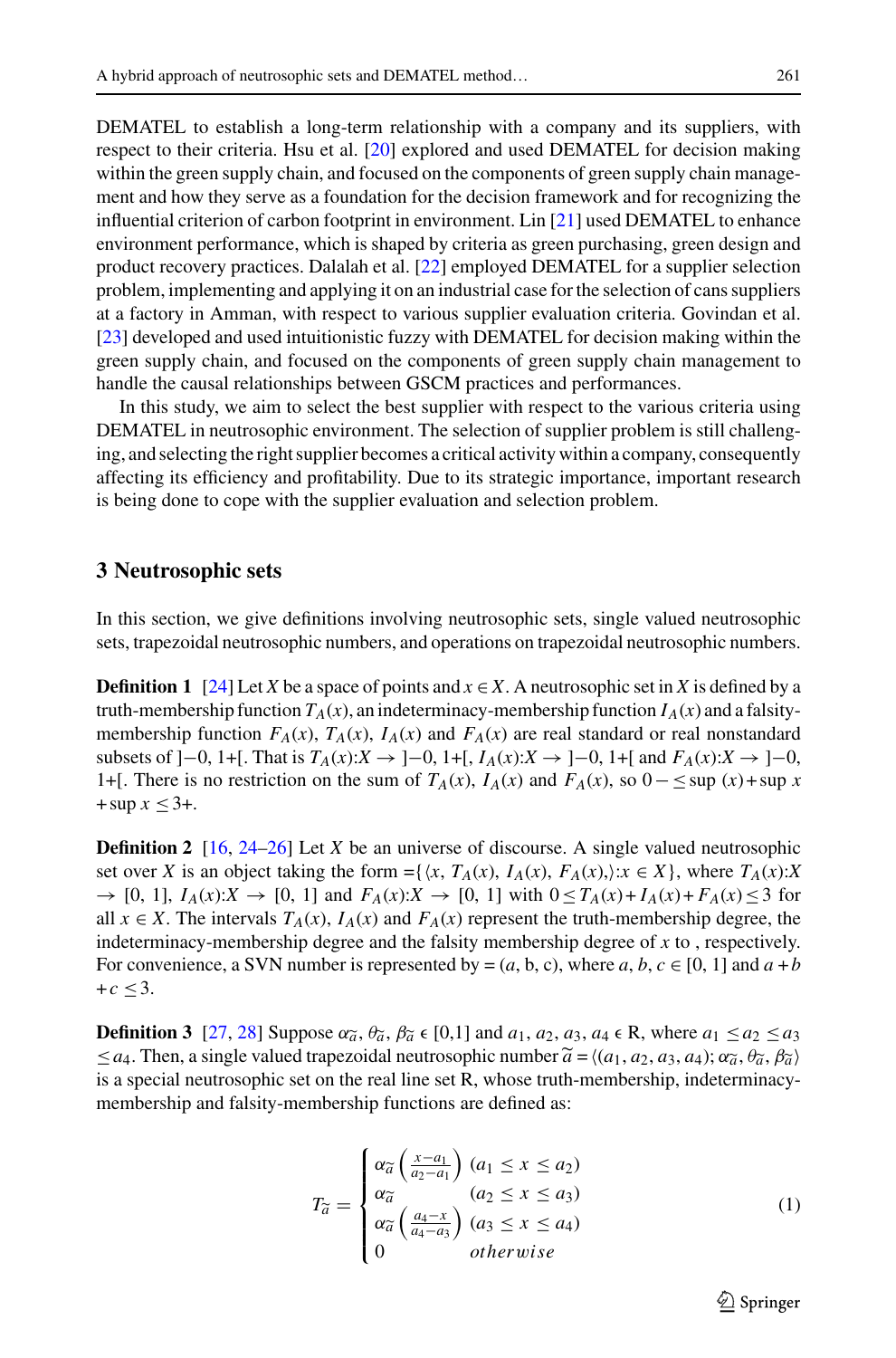M. Abdel-Basset et al.  
\n
$$
I_{\tilde{a}}(x) = \begin{cases}\n\frac{(a_2 - x + \theta_{\tilde{a}}(x - a_1))}{(a_2 - a_1)} & (a_1 \le x \le a_2) \\
\frac{\alpha_{\tilde{a}}^{\alpha}}{(a_2 - a_1)} & (a_2 \le x \le a_3) \\
\frac{(x - a_3 + \theta_{\tilde{a}}(a_4 - x))}{(a_4 - a_3)} & (a_3 \le x \le a_4) \\
1 & \text{otherwise}\n\end{cases}
$$
\n(2)  
\n
$$
F_{\tilde{a}}(x) = \begin{cases}\n\frac{(a_2 - x + \beta_{\tilde{a}}(x - a_1))}{(a_2 - a_1)} & (a_1 \le x \le a_2) \\
\frac{(\alpha_{\tilde{a}}^{\alpha} - a_1)}{(a_2 - a_1)} & (a_2 \le x \le a_3) \\
\frac{(x - a_3 + \beta_{\tilde{a}}(a_4 - x))}{(a_4 - a_3)} & (a_3 \le x \le a_4) \\
1 & \text{otherwise}\n\end{cases}
$$
\n(3)  
\nwhere  $\alpha_{\tilde{a}}$ ,  $\theta_{\tilde{a}}$  and  $\beta_{\tilde{a}}$  typify the maximum truth-membreship degree, the minimum

indeterminacy-membership degree and the minimum falsity-membership degree, respecwhere  $\alpha_{\tilde{a}}$ ,  $\theta_{\tilde{a}}$  and  $\beta_{\tilde{a}}$  typify the maximum truth-membership degree, the minimeterminacy-membership degree and the minimum falsity-membership degree, retively. A single valued trapezoidal neutrosophi tively. A single valued trapezoidal neutrosophic number  $\tilde{a} = \langle (a_1, a_2, a_3, a_4) ; \alpha_a^2, \theta_a^2, \theta_a^2 \rangle$  may express an ill-defined quantity of the range, which is approximately equal to the interval [*a*2, *a*3]. **Express an ill-defined quantity of the range, which is approximately equal to the interval [***a***<sub>2</sub>,** *a***<sub>3</sub>].<br>
<b>Definition 4** [\[16,](#page-21-0) [28\]](#page-21-16) Let  $\tilde{a} = \langle (a_1, a_2, a_3, a_4) ; \alpha_{\tilde{a}}, \theta_{\tilde{a}}, \beta_{\tilde{a}} \rangle$  and  $\tilde{b} = \langle (b_1, b_2$ 

**De**<br> $\beta_{\widetilde{a}}$  $\hat{a}$  be two single valued trapezoidal neutrosophic numbers, and  $\hat{I} \neq 0$  be any real number.<br>hen: Then: *a* +  $\widetilde{b}$  =  $\langle (a_1 + b_1, a_2 + b_2, a_3 + b_3, a_4 + b_4) ; \alpha_{\widetilde{a}} \rangle$ 

1. Addition of two trapezoidal neutrosophic numbers:

ion of two trapezoidal neutrosophic numbers:  
\n
$$
\widetilde{a} + \widetilde{b} = \langle (a_1 + b_1, a_2 + b_2, a_3 + b_3, a_4 + b_4); \alpha_{\widetilde{a}} \wedge \alpha_{\widetilde{b}}, \theta_{\widetilde{a}} \vee \theta_{\widetilde{b}}, \beta_{\widetilde{a}} \vee \theta_{\widetilde{b}} \rangle
$$

2. Subtraction of two trapezoidal neutrosophic numbers:

$$
\widetilde{a} + \widetilde{b} = \langle (a_1 + b_1, a_2 + b_2, a_3 + b_3, a_4 + b_4); \alpha_{\widetilde{a}} \wedge \alpha_{\widetilde{b}}, \theta_{\widetilde{a}} \vee \theta_{\widetilde{b}}, \beta_{\widetilde{a}} \vee \beta_{\widetilde{b}} \rangle
$$
\naction of two trapezoidal neutrosophic numbers:  
\n
$$
\widetilde{a} - \widetilde{b} = \langle (a_1 - b_4, a_2 - b_3, a_3 - b_2, a_4 - b_1); \alpha_{\widetilde{a}} \wedge \alpha_{\widetilde{b}}, \theta_{\widetilde{a}} \vee \theta_{\widetilde{b}}, \beta_{\widetilde{a}} \vee \beta_{\widetilde{b}} \rangle
$$

3. Inverse of trapezoidal neutrosophic numbers:  
\n
$$
\widetilde{a}^{-1} = \left( \left( \frac{1}{a_4}, \frac{1}{a_3}, \frac{1}{a_2}, \frac{1}{a_1} \right); \alpha_{\widetilde{a}}, \theta_{\widetilde{a}}, \beta_{\widetilde{a}} \right) \text{ where } (\widetilde{a} \neq 0)
$$

4. Multiplication of trapezoidal neutrosophic numbers by constant value:

of trapezoidal neutrosophic numbers by constant value:  
\n
$$
\Upsilon \widetilde{a} = \begin{cases}\n\langle (\Upsilon a_1, \Upsilon a_2, \Upsilon a_3, \Upsilon a_4); \alpha_{\widetilde{a}}, \theta_{\widetilde{a}}, \theta_{\widetilde{a}} \rangle & \text{if } (\Upsilon > 0) \\
\langle (\Upsilon a_4, \Upsilon a_3, \Upsilon a_2, \Upsilon a_1); \alpha_{\widetilde{a}}, \theta_{\widetilde{a}}, \theta_{\widetilde{a}} \rangle & \text{if } (\Upsilon < 0)\n\end{cases}
$$

 $\left\{ \left( \int (Ta_4, \Upsilon a_3, \Upsilon a_2, \Upsilon a_1) \right) : \alpha_6 \right\}$ <br>5. Division of two trapezoidal neutrosophic numbers:

on of two trapezoidal neutrosophic numbers:  
\n
$$
\tilde{a} = \begin{cases}\n\left\langle \left(\frac{a_1}{b_4}, \frac{a_2}{b_3}, \frac{a_3}{b_2}, \frac{a_4}{b_1}\right); \alpha_{\tilde{a}} \wedge \alpha_{\tilde{b}}, \theta_{\tilde{a}} \vee \theta_{\tilde{b}}, \beta_{\tilde{a}} \vee \beta_{\tilde{b}}\right\rangle \text{ if } (a_4 > 0, b_4 > 0) \\
\frac{\tilde{a}}{\tilde{b}} = \begin{cases}\n\left\langle \left(\frac{a_4}{b_4}, \frac{a_3}{b_3}, \frac{a_2}{b_2}, \frac{a_1}{b_1}\right); \alpha_{\tilde{a}} \wedge \alpha_{\tilde{b}}, \theta_{\tilde{a}} \vee \theta_{\tilde{b}}, \beta_{\tilde{a}} \vee \beta_{\tilde{b}}\right\rangle \text{ if } (a_4 < 0, b_4 > 0) \\
\left\langle \left(\frac{a_4}{b_1}, \frac{a_3}{b_2}, \frac{a_2}{b_3}, \frac{a_1}{b_4}\right); \alpha_{\tilde{a}} \wedge \alpha_{\tilde{b}}, \theta_{\tilde{a}} \vee \theta_{\tilde{b}}, \beta_{\tilde{a}} \vee \beta_{\tilde{b}}\right\rangle \text{ if } (a_4 < 0, b_4 < 0)\n\end{cases}
$$

⎪⎪⎩⎪⎪⎩

6. Multiplication of trapezoidal neutrosophic numbers:  
\n
$$
\widetilde{ab} = \begin{cases}\n\left\{ (a_1b_1, a_2b_2, a_3b_3, a_4b_4) ; \alpha_{\widetilde{a}} \wedge \alpha_{\widetilde{b}}, \theta_{\widetilde{a}} \vee \theta_{\widetilde{b}}, \beta_{\widetilde{a}} \vee \beta_{\widetilde{b}} \right\} \text{ if } (a_4 > 0, b_4 > 0) \\
\left\{ (a_1b_4, a_2b_3, a_3b_2, a_4b_1) ; \alpha_{\widetilde{a}} \wedge \alpha_{\widetilde{b}}, \theta_{\widetilde{a}} \vee \theta_{\widetilde{b}}, \beta_{\widetilde{a}} \vee \beta_{\widetilde{b}} \right\} \text{ if } (a_4 < 0, b_4 > 0) \\
\left\{ (a_4b_4, a_3b_3, a_2b_2, a_1b_1) ; \alpha_{\widetilde{a}} \wedge \alpha_{\widetilde{b}}, \theta_{\widetilde{a}} \vee \theta_{\widetilde{b}}, \beta_{\widetilde{a}} \vee \beta_{\widetilde{b}} \right\} \text{ if } (a_4 < 0, b_4 < 0)\n\end{cases}
$$

 $\bigcirc$  Springer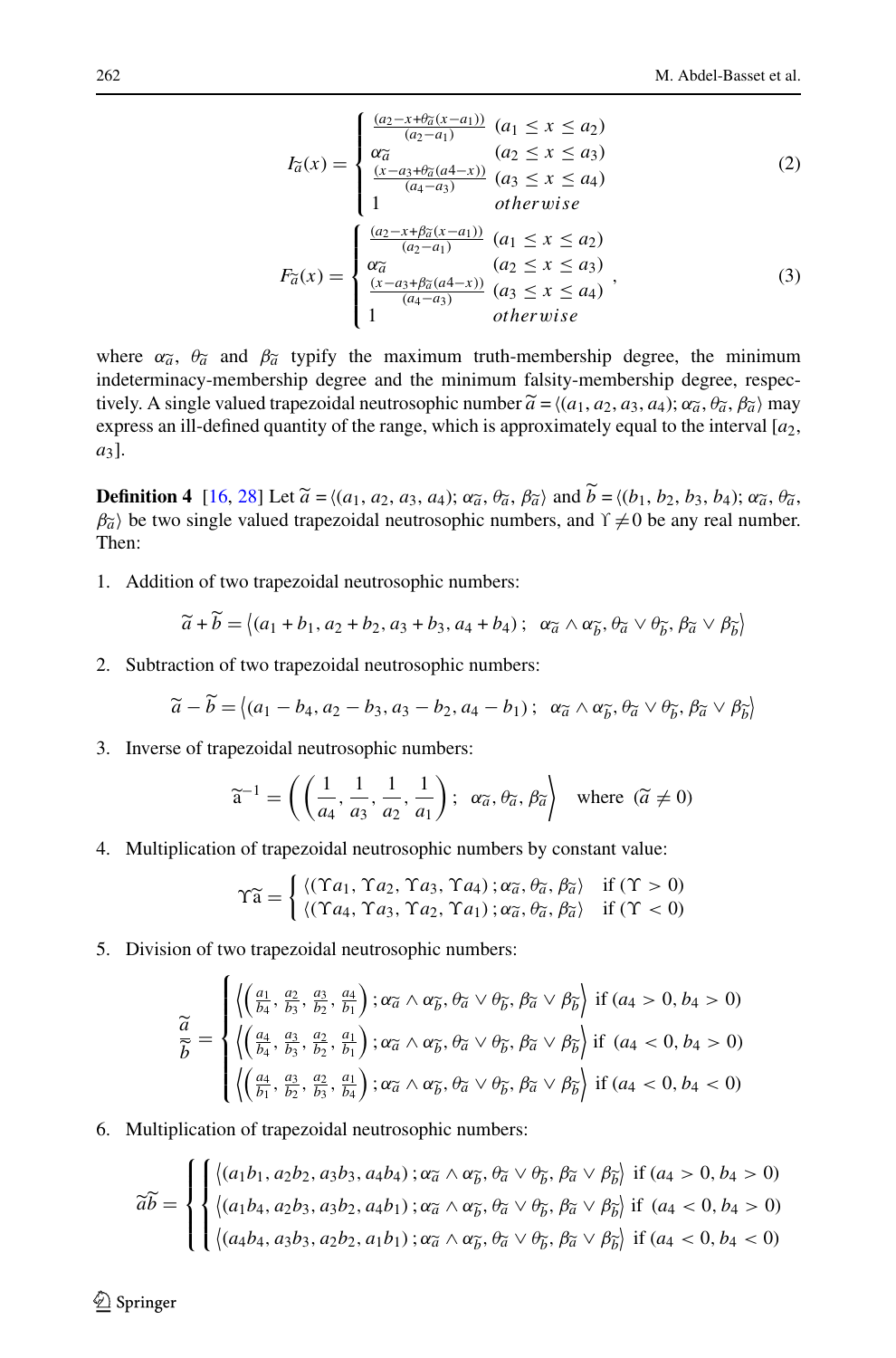

<span id="page-6-1"></span>**Fig. 3** The general neutrosophic DEMATEL framework

# <span id="page-6-0"></span>**4 Neutrosophic DEMATEL approach**

Atanassov [\[29\]](#page-21-17) developed the intuitionistic fuzzy set theory. To overcome some of its limits, Smarandache [\[17\]](#page-21-6) proposed the neutrosophic set theory. Neutrosophy handles vagueness and uncertainty, and attend the indeterminacy of values. Neutrosophy has some of advantage with DEMATEL:

- Neutrosophy provides the ability to present unknown information in our model using the indeterminacy degree, so the experts can present opinions about the unsure preferences.
- Neutrosophy depicts the disagreement of decision makers and experts.
- Neutrosophy heeds all aspects of decision making situations by considering truthiness, indeterminacy and falsity altogether.

DEMATEL is used to solve some complex and interrelated problems. In DEMATEL all criteria or factors fall into two categories: cause and effect.

In this section, we present the steps of the proposed model based on the neutrosophic DEMATEL analysis as shown in Fig. [3.](#page-6-1)

The procedures are explained as follows:

**Step 1**. Identifying decision goals: collecting relevant information presenting the problem.

- 1. Selection of experts and decision makers that have experience in the field.
- 2. Identifying the relevant criteria to the problem.

**Step 2**. Pairwise comparison matrices between relevant criteria.

- 1. Identify the criteria, Criteria = (F1, F2, F3... Fm).
- 2. Experts make pairwise comparisons matrices between criteria.
	- a. Interpret each value for each criterion compared to other in a trapezoidal neutrosophic number  $(l_{nm}, m_{nml}, m_{nm}, u_{nm})$ .
	- b. Make comparisons between criteria by each expert as shown in Table [1.](#page-7-0)
	- c. Focuses only on  $(n-1)$  consensus judgments using a scale from 0 to 1 [\[30,](#page-21-18) [31\]](#page-21-19).
- 3. Experts should determine the maximum truth-membership degree  $(\alpha)$ , the minimum indeterminacy-membership degree  $(\beta)$  and the minimum falsity membership degree (θ) of single valued neutrosophic numbers as shown in Table [2.](#page-7-1)
- 4. Determine the crisp value of each opinion as shown in Table [3,](#page-7-2) using the following equations: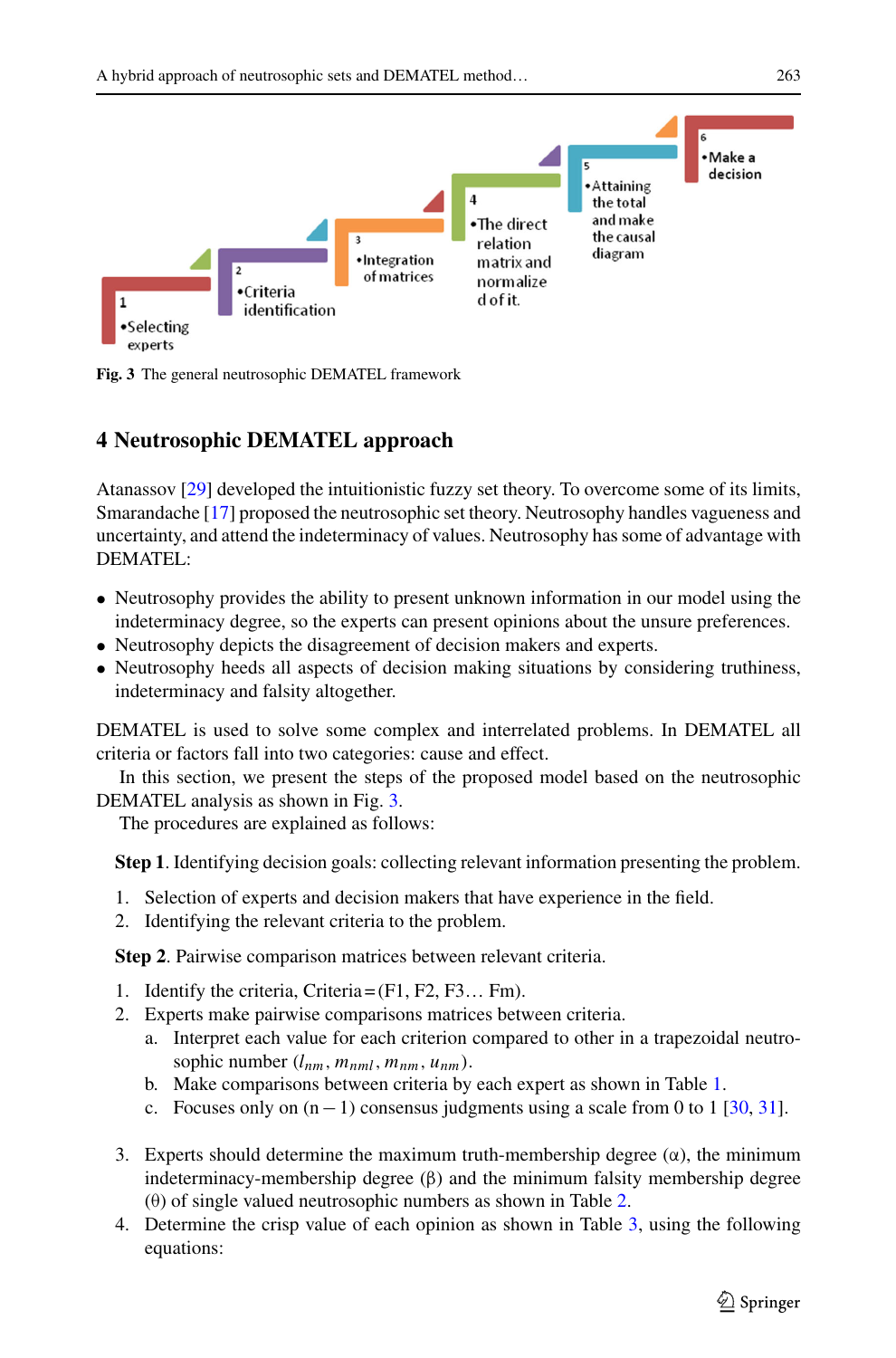| Criteria       | F <sub>1</sub>                       | F <sub>2</sub>                       | $\cdots$ | $F_n$                                |
|----------------|--------------------------------------|--------------------------------------|----------|--------------------------------------|
| F <sub>1</sub> | $(l_{11}, m_{11l}, m_{11u}, u_{11})$ | $(l_{11}, m_{11l}, m_{11u}, u_{11})$ | $\cdots$ | $(l_{1n}, m_{1nl}, m_{1nu}, u_{1n})$ |
| F <sub>2</sub> | $(l_{21}, m_{21l}, m_{21u}, u_{21})$ | $(l_{22}, m_{22l}, m_{22u}, u_{22})$ | $\cdots$ | $(l_{2n}, m_{2nl}, m_{2nu}, u_{2n})$ |
| $\cdots$       | .                                    | $\cdots$                             | $\cdots$ | $\cdots$                             |
| $F_n$          | $(l_{n1}, m_{n1l}, m_{n1u}, u_{n1})$ | $(l_n, m_n, m_n, m_{n-1}, u_n)$      | $\cdots$ | $(l_{nn}, m_{nnl}, m_{nnu}, u_{nn})$ |

<span id="page-7-0"></span>**Table 1** The pairwise comparison matrix between criteria

**Table 2** The pairwise comparison matrix between criteria with the  $\alpha$ ,  $\beta$  and  $\theta$  degree

<span id="page-7-1"></span>

| $C \t F_1$ |                                                                                                                                                                                                                                                                                                                                                                                        | F <sub>2</sub> | $\ldots$ $F_n$ |          |
|------------|----------------------------------------------------------------------------------------------------------------------------------------------------------------------------------------------------------------------------------------------------------------------------------------------------------------------------------------------------------------------------------------|----------------|----------------|----------|
|            | $F_1$ $(l_{11}, m_{11l}, m_{11u}, u_{11}; \alpha, \beta, \theta)$ $(l_{11}, m_{11l}, m_{11u}, u_{11}; \alpha, \beta, \theta)$ $(l_{1n}, m_{1nl}, m_{1nu}, u_{1n}; \alpha, \beta, \theta)$<br>$F_2$ $(l_{21}, m_{21l}, m_{21u}, u_{21}; \alpha, \beta, \theta)$ $(l_{22}, m_{22l}, m_{22u}, u_{22}; \alpha, \beta, \theta)$ $(l_{2n}, m_{2nl}, m_{2nu}, u_{2n}; \alpha, \beta, \theta)$ |                |                |          |
| $\cdots$   | .<br>$F_n$ $(l_{n1}, m_{n1l}, m_{n1u}, u_{n1}; \alpha, \beta, \theta)$ $(l_{n2}, m_{n2l}, m_{n2u}, u_{n2}; \alpha, \beta, \theta)$ $(l_{nn}, m_{nnl}, m_{nnu}, u_{nn}; \alpha, \beta, \theta)$                                                                                                                                                                                         | $\cdots$       | .              | $\cdots$ |

<span id="page-7-2"></span>

| Table 3 The crisp values of<br>comparison matrix                     | C              | F <sub>1</sub>   | F <sub>2</sub>   | $\cdots$ | $F_n$     |
|----------------------------------------------------------------------|----------------|------------------|------------------|----------|-----------|
|                                                                      | F <sub>1</sub> | CV <sub>11</sub> | CV <sub>21</sub> | $\cdots$ | $CV_{m1}$ |
|                                                                      | F <sub>2</sub> | CV <sub>12</sub> | $CV_{22}$        | $\cdots$ | $CV_{m2}$ |
|                                                                      | $\cdots$       | $\cdots$         | $\cdots$         | $\cdots$ | $\cdots$  |
|                                                                      | $F_n$          | $CV_{1n}$        | $CV_{2n}$        | $\cdots$ | $CV_{mn}$ |
| <b>Table 4</b> Integration of the<br>average opinions of all experts | $\mathcal{C}$  | F <sub>1</sub>   | F <sub>2</sub>   | $\cdots$ | $F_n$     |
|                                                                      | F <sub>1</sub> | CV <sub>11</sub> | $CV_{21}$        | $\cdots$ | $CV_{m1}$ |
|                                                                      | F <sub>2</sub> | $CV_{12}$        | $CV_{22}$        | $\cdots$ | $CV_{m2}$ |
|                                                                      | $\cdots$       | $\cdots$         | $\cdots$         | $\cdots$ | $\cdots$  |
|                                                                      | $F_n$          | $CV_{1n}$        | $CV_{2n}$        | $\cdots$ | $CV_{mn}$ |

<span id="page-7-3"></span>
$$
S(\tilde{a}_{ij}) = \frac{1}{16} [a_1 + b_1 + c_1 + d_1] \times (2 + \alpha_{\tilde{a}} - \theta_{\tilde{a}} - \beta_{\tilde{a}})
$$
(4)  

$$
A(\tilde{a}_{ij}) = \frac{1}{16} [a_1 + b_1 + c_1 + d_1] \times (2 + \alpha_{\tilde{a}} - \theta_{\tilde{a}} - \beta_{\tilde{a}})
$$
(5)

$$
S(\tilde{a}_{ij}) = \frac{1}{16} [a_1 + b_1 + c_1 + d_1] \times (2 + \alpha \tilde{a} - \theta \tilde{a} - \beta \tilde{a})
$$
(4)  
A(\tilde{a}\_{ij}) =  $\frac{1}{16} [a_1 + b_1 + c_1 + d_1] \times (2 + \alpha \tilde{a} - \theta \tilde{a} - \beta \tilde{a})$ (5)

**Step 3**. Integration of matrices.

All opinions of experts need to be integrated into one matrix presenting the average opinions of all experts about each criterion, as shown in Table [4.](#page-7-3)

<span id="page-7-4"></span>
$$
CV_{11} = \frac{CV_{11n1} + CV_{11}n2 + CV_{11}nm}{n}
$$
 (6)

where n, number of experts. We obtain the average for all values as in the following matrix.

**Step 4**. Generating the direct relation matrix.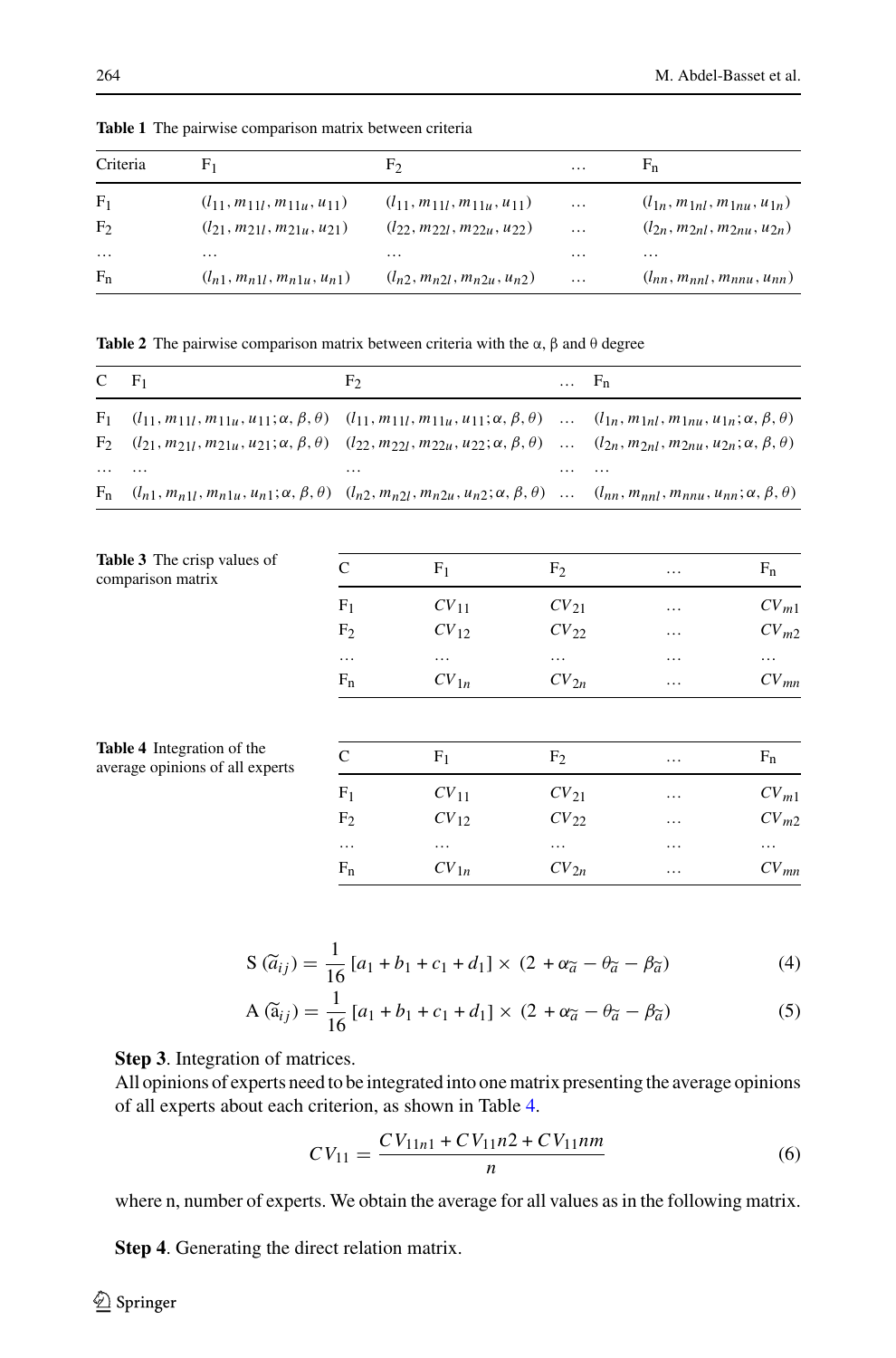This matrix is obtained from previous step (3), i.e. the integrating of all averaged opinions of experts. An initial direct relation matrix A is a  $n \times n$  matrix obtained by pairwise compar*shifter the intermal approach of neutrosophic sets and DEMATEL method...*<br> *Some this matrix is obtained from previous step (3), i.e. the integrating of all averaged opinions of experts. An initial direct relation matrix* 

**Step 5**. Normalizing the direct relation matrix.

The normalized direct relation matrix can be obtained using the equation:

$$
K = \frac{1}{Max_{1 \le i \le n} \sum_{j=1}^{n} a_{ij}} \tag{7}
$$

<span id="page-8-3"></span><span id="page-8-2"></span><span id="page-8-1"></span>
$$
S = K \times A \tag{8}
$$

**Step 6**. Attaining the total relation matrix.

This step requires use of the Matlab software. The total relation matrix is acquired using the formula [\(9\)](#page-8-1) from the generalized direct relation matrix S. A total relation matrix (T), in which (I) denotes the identity matrix, is shown as follows:

<span id="page-8-4"></span>
$$
T = S \times (I - S)^{-1}
$$
 (9)

**Step 7**. Obtaining the sum of rows and columns.

The sum of rows is denoted by (D), and the sum of columns is denoted by (R). Calculate R+D and R-D.<br>
Calculate T, where T =  $[a_{ij}]_{n \times n}$ , i, j = 1, 2... n<br>  $D = \left[\sum_{i=1}^{n} a_{ij}\right]_{n \times 1} = [a_{j}]_{n \times 1}$  (10)  $R + D$  and  $R - D$ . the :<br> $a_{ij}$ 

Calculate T, where  $T = [a_{ij}]_{n \times n}$ , i, j = 1, 2... n  $\blacksquare$ ,  $\blacksquare$ ,  $\ldots$ 

$$
D = \left[\sum_{i=1}^{n} a_{ij}\right]_{1 \times n} = \left[a_j\right]_{n \times 1}
$$
\n
$$
R = \left[\sum_{i=1}^{n} a_{ij}\right]_{n \times 1} = \left[a_j\right]_{n \times 1}
$$
\n(10)

<span id="page-8-5"></span>
$$
\mathbf{R} = \left[\sum_{j=1}^{n} a_{ij}\right]_{1 \times n} = \left[a_j\right]_{n \times 1} \tag{11}
$$

**Step 8**. Drawing cause and effect diagram

The causal diagram is obtained by the horizontal axes is presented by  $(D+R)$  and the vertical axes (D−R) which is a degree of relation and it depicts the steps of proposed model in Fig. [4.](#page-9-0)

### <span id="page-8-0"></span>**5 The proposed methodology in a case study**

In this section, we describe the details of the proposed methodology of a hybrid approach of neutrosophic sets and DEMATEL method for developing supplier selection criteria. This section is divided into five subsections: (1) the case study, (2) the Neutrosophic DEMATEL questionnaire design, (3) the calculation process of the Neutrosophic DEMATEL Method, (4) the analysis of the evaluation criteria shown in Fig. [5.](#page-10-0)

#### **5.1 Case study**

Flopater Trading Company was established in 2003. The company specializes in supplying plastic pipe fittings, soon becoming one of the largest distributors for large companies in the production of PVC pipes and joints. The company started importing from abroad and took large contracts of polypropylene pipes and fittings produced by Cosmo Plast UAE. Cosmo Plast in the United Arab Emirates is one of the largest factories in the Gulf region, and the company has started to support this plant in projects and accreditation with consultants.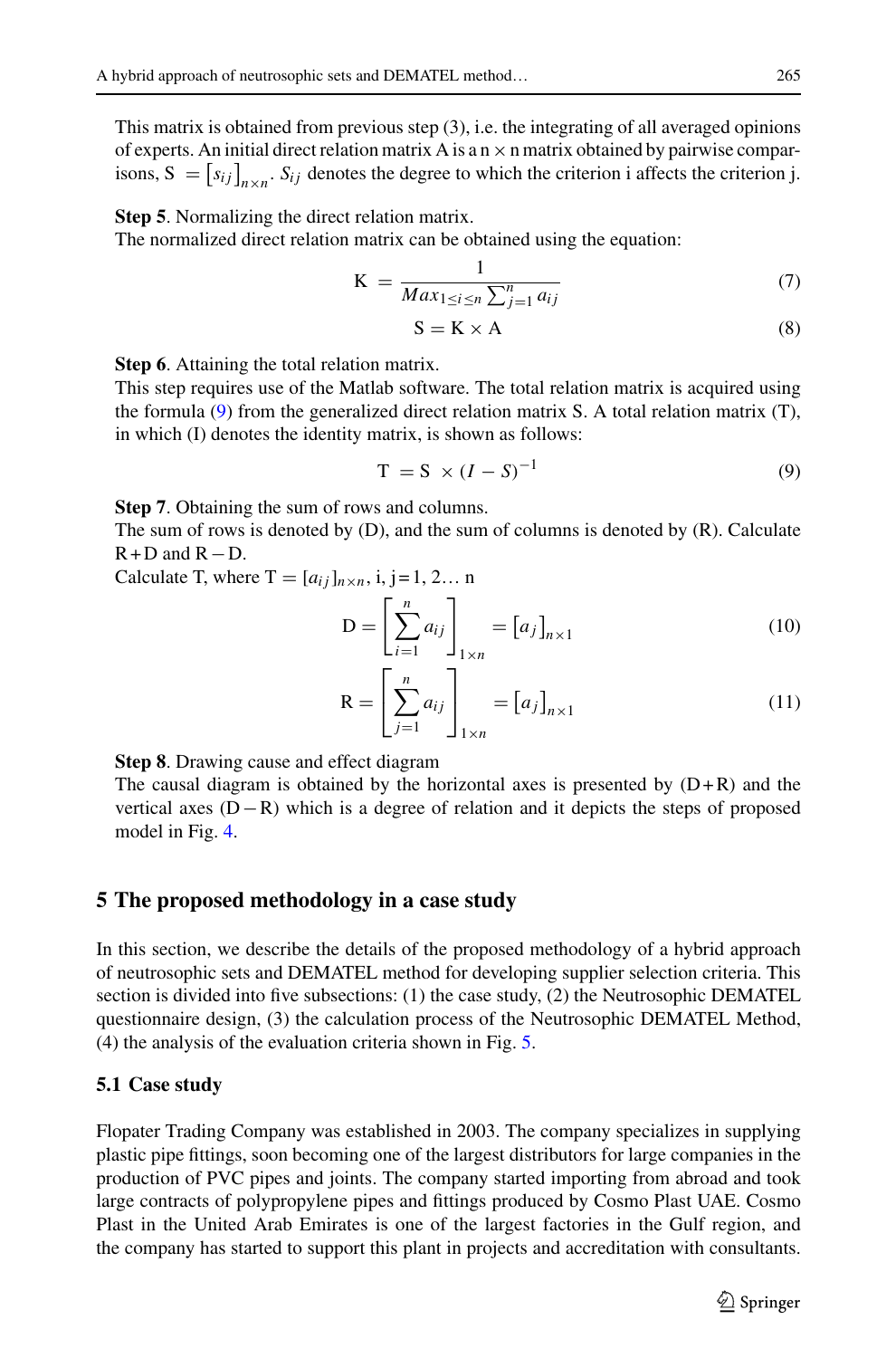

<span id="page-9-0"></span>**Fig. 4** Schematic diagram of DEMATEL in neutrosophic environment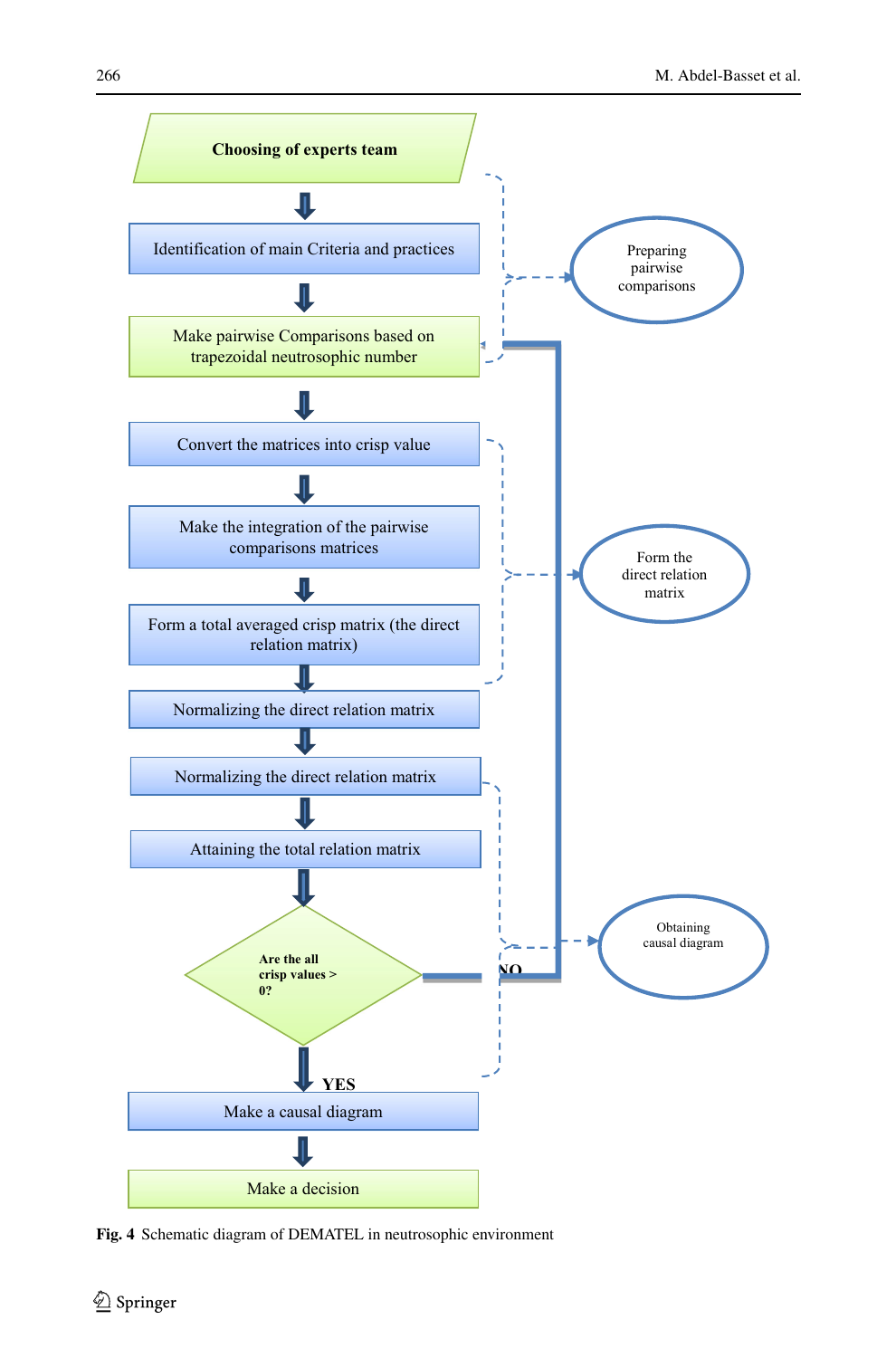

<span id="page-10-0"></span>**Fig. 5** Main criteria selected for evaluation

The company also imports chips produced by a major company in Turkey, Zir Kelipas, also providing full procurement to all contracting companies or contractors in projects, helping them to deliver all supplies to the place of the project or their stores. The company offers appropriate ways for payment, committing to always deliver on time. Since it intends to expand trade and increase the number of contracts with customers, one of the most important problems facing the company is the selection criteria of suppliers.

# **5.2 Neutrosophic DEMATEL questionnaire design**

In this research, the design of questionnaire is structured as following: In the first part, we determine the selection criteria. Then, we need to understand each criterion, its definition and its importance in the evaluation of selecting supplier. We employed seven (7) evaluation criteria:  $(1)$  cost,  $(2)$  time delivery,  $(3)$  quality,  $(4)$  innovation,  $(5)$  reputation,  $(6)$  response to customers, (7) location. The influence of every criterion on selecting the best supplier gets evaluated by Neutrosophic DEMATEL method. In the second part, we perform pairwise comparisons matrices to evaluate each criterion based on points of views from experts, using the neutrosophic scale of 0, 1.

# **5.3 The calculation process of Neutrosophic DEMATEL method**

For collecting data, we interviewed three professionals in the management of purchasing and setup of contracts. The three experts determined the most important evaluation criterion to be used. The criteria symbols in this research are as follows: Cost (F1), Time delivery (F2), Quality (F3), Innovation (F4), Reputation (F5), Response to customers (F6), Location (F7). The data collected from the three experts were analyzed by the Neutrosophic DEMATEL method. The steps that were conducted are the following: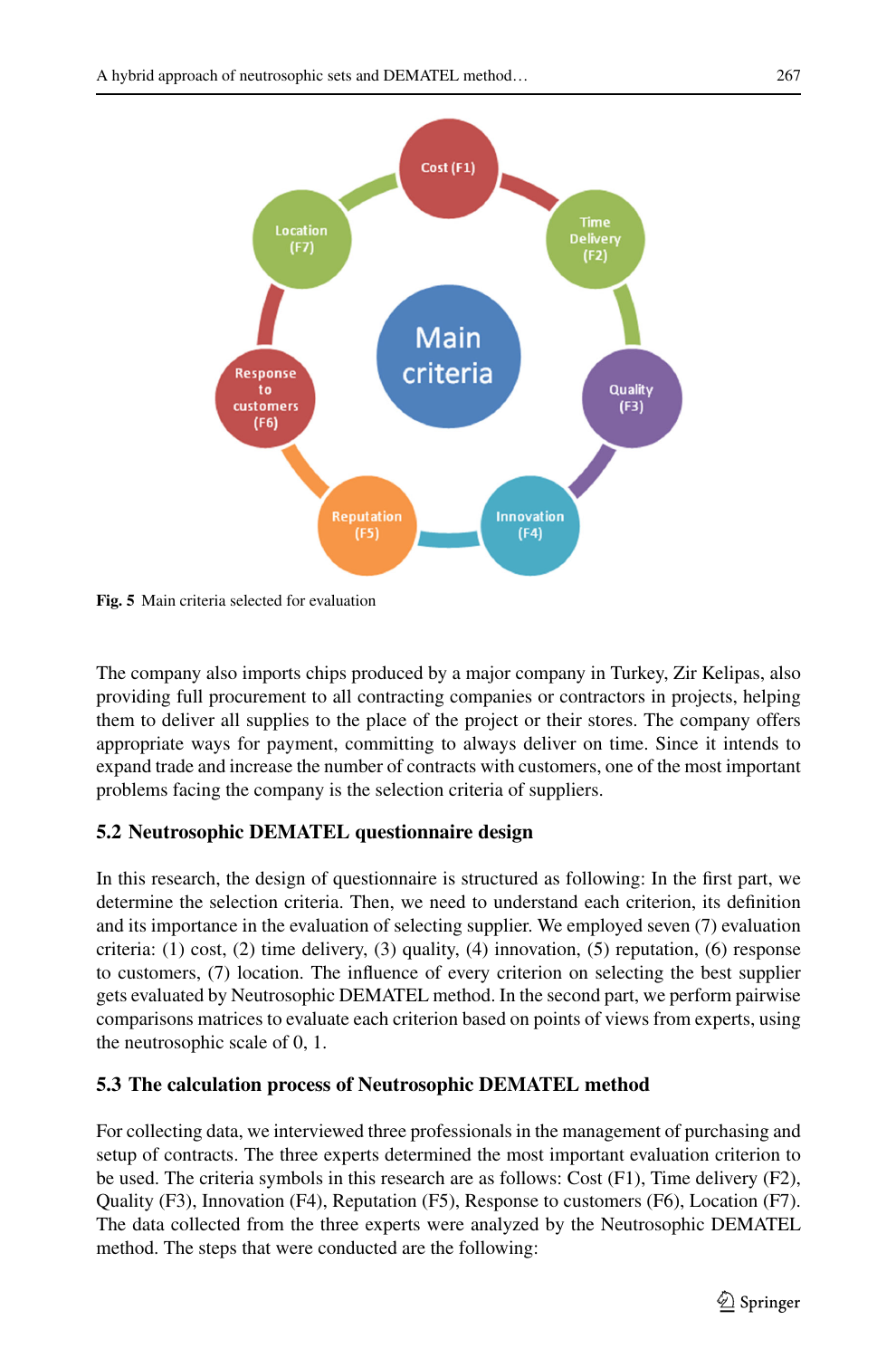**Step 1**. Choosing the experts team

The first step of Neutrosophic DEMATEL method is selection of the best experts in the field of management purchasing and setup contracts. We selected three expert, to which we further refer as the first expert, the second expert, and the third expert.

**Step 2**. Identification of main criteria and practices

We sorted seven evaluation criteria as selected by the team of experts, namely: Cost (F1), Time delivery (F2), Quality (F3), Innovation (F4), Reputation (F5), Response to customers (F6), Location (F7).

**Step 3**. Performing pairwise comparisons matrices based on trapezoidal neutrosophic numbers.

- 1. Pairwise comparisons matrices to evaluate each feature or criterion against each other, as shown in Tables [5,](#page-12-0) [6,](#page-13-0) and [7.](#page-14-0)
- 2. Experts should determine the maximum truth membership degree  $(\alpha)$ , the minimum indeterminacy membership degree  $(\theta)$  and the minimum falsity membership degree (β) of single valued neutrosophic numbers, as shown in Tables [8,](#page-15-0) [9,](#page-16-0) [10.](#page-17-0)
- 3. Convert the matrices into crisp values, as shown in Tables [11,](#page-18-0) [12,](#page-18-1) [13.](#page-18-2)

**Step 4**. Integrating the matrices

We process the integration of the three matrices according to formula [\(6\)](#page-7-4), where a diagonal is 0.5. The initial direct-relation matrix (S) is shown in Table [14.](#page-18-3)

**Step 5**. Normalizing the initial direct relation matrix

**Suep 5.** Normanzing the finite united relation matrix  $\mathbf{w}$  we apply the Eq. [\(7\)](#page-8-2) to obtain the value of K and then the formula [\(8\)](#page-8-3) to obtain the generalized direct relation matrix X.

Calculation of each row:

$$
\begin{bmatrix}\nRow 1 & 1.86 \\
Row 2 & 1.76 \\
Row 3 & 1.58 \\
Row 4 & 1.82 \\
Row 5 & 1.78 \\
Row 6 & 1.77 \\
Row 7 & 1.83\n\end{bmatrix}
$$
\n
$$
Max = 1.86 \text{ k} = \frac{1}{1.86}
$$

The generalized direct relation matrix X is presented in Table [15.](#page-19-0)

**Step 6**. Attaining the total relation matrix

This step is performed using the Matlab software. The total relation matrix is acquired using the formula  $(9)$  from the generalized direct relation matrix X. A total relation matrix (T) is obtained, where (I) denotes the identity matrix. The total relation matrix is presented in Table [16.](#page-19-1)

**Step 7**. Obtaining the sum of rows and columns

The sum of rows is denoted by (D), and the sum of columns is denoted by (R), using the formulas [\(10,](#page-8-4) [11\)](#page-8-5).

### Sum of rows and columns

| Col 1            | 8.2182 | Row 1            | 8.8362 |
|------------------|--------|------------------|--------|
| Col <sub>2</sub> | 8.3654 | Row <sub>2</sub> | 8.2445 |
| Col3             | 8.2309 | Row <sub>3</sub> | 7.2893 |
| Col4             | 7.3264 | Row 4            | 7.5221 |
| Col <sub>5</sub> | 6.6465 | Row <sub>5</sub> | 7.1926 |
| Col6             | 7.5996 | Row <sub>6</sub> | 7.1994 |
| Col7             | 7.3456 | Row <sub>7</sub> | 7.4485 |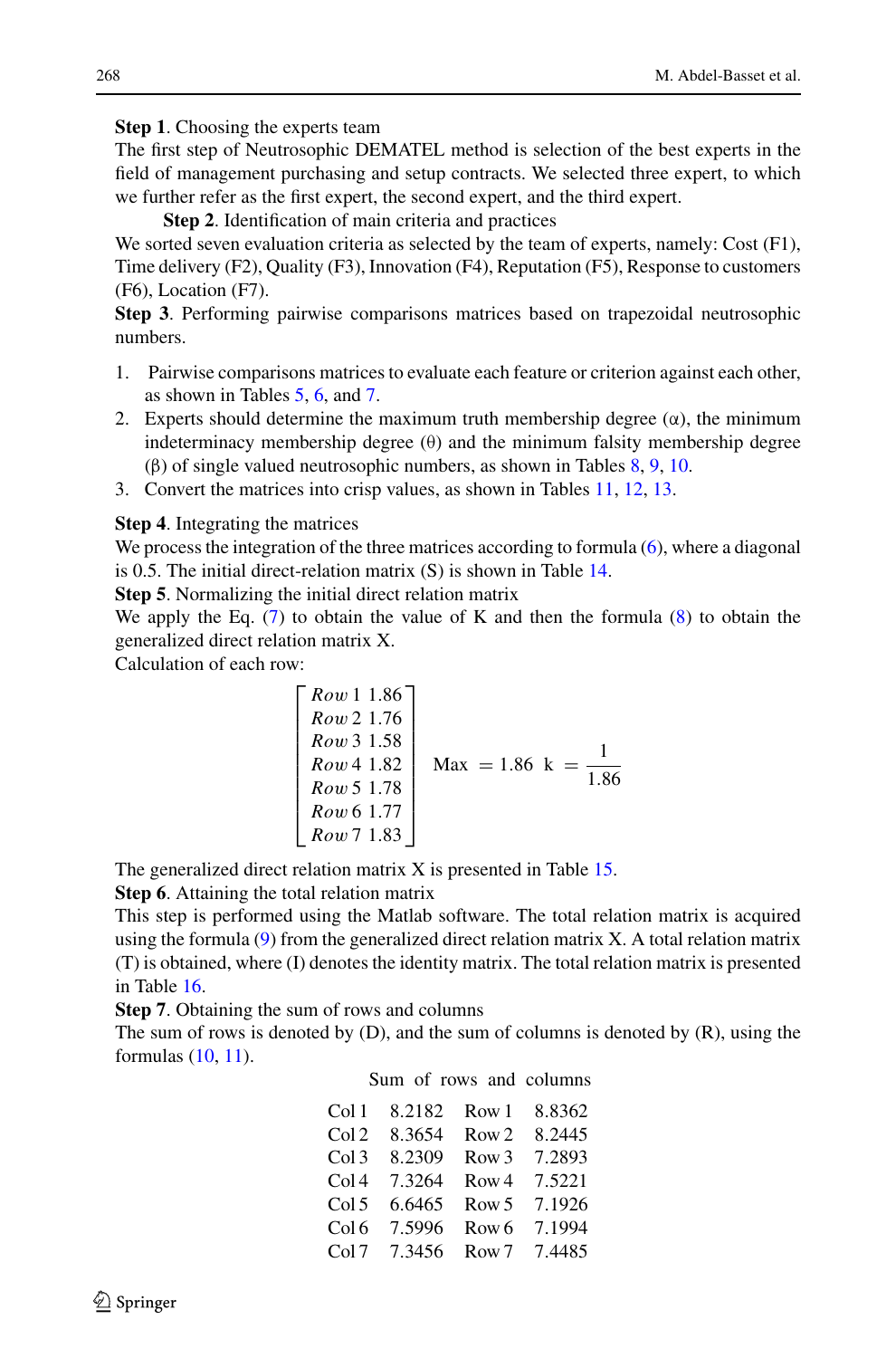<span id="page-12-0"></span>

| riteria | Ĺ,                   |                      |                      |                      | ľ                    |                      | م<br>تم                |
|---------|----------------------|----------------------|----------------------|----------------------|----------------------|----------------------|------------------------|
|         | (0.5, 0.5, 0.5, 0.5) | (0.6, 0.7, 0.9, 0.1) | (0.7, 0.9, 1.0, 1.0) | (0.4, 0.7, 1.0, 1.0) | (0.4, 0.7, 0.3, 0.4) | (0.4, 0.3, 0.9, 0.8) | (0.8, 0.4, 0.7, 0.3)   |
|         | (0.0, 0.1, 0.3, 0.4) | (0.5, 0.5, 0.5, 0.5) | (0.6, 0.7, 0.8, 0.9) | (0.3, 0.5, 0.9, 1.0) | (0.3, 0.4, 0.6, 1.0) | (0.2, 0.3, 0.5, 0.7) | (0.8, 0.7, 0.5, 0.1)   |
|         | 0.4, 0.2, 0.1, 0.3)  | (0.3, 0.0, 0.5, 0.8) | (0.5, 0.5, 0.5, 0.5) | (0.2, 0.5, 0.6, 0.8) | (0.3, 0.5, 0.7, 0.6) | (0.1, 0.5, 1.0, 1.0) | $(0.1, 0.5, 0.3, 0.7)$ |
|         | (0.7, 0.3, 0.3, 0.6) | (0.6, 0.1, 0.7, 1.0) | (0.2, 0.4, 0.5, 0.8) | (0.5, 0.5, 0.5, 0.5) | (0.4, 0.3, 0.2, 0.5) | (0.4, 0.2, 0.3, 0.6) | (0.4, 0.3, 0.4, 0.2)   |
|         | (0.3, 0.4, 0.5, 0.8) | (0.3, 0.2, 0.4, 0.9) | (0.2, 0.4, 0.5, 0.6) | (0.3, 0.2, 0.6, 0.7) | (0.5, 0.5, 0.5, 0.5) | (0.8, 0.4, 0.8, 0.2) | (0.4, 0.7, 0.5, 0.0)   |
| £       | (0.7, 0.7, 0.3, 0.5) | (0.3, 0.2, 0.4, 0.9) | (0.2, 0.4, 0.5, 0.6) | (0.8, 0.4, 0.4, 0.1) | (0.7, 0.6, 0.0, 0.5) | (0.5, 0.5, 0.5, 0.5) | (0.5, 0.2, 0.8, 1.0)   |
| Œ       | (0.9, 0.7, 0.6, 0.3) | (0.8, 0.9, 0.4, 0.0) | (0.8, 0.4, 0.5, 1.0) | (0.8, 0.4, 0.4, 0.1) | (0.4, 0.7, 0.6, 0.5) | (0.9, 0.6, 0.6, 0.5) | (0.5, 0.5, 0.5, 0.5)   |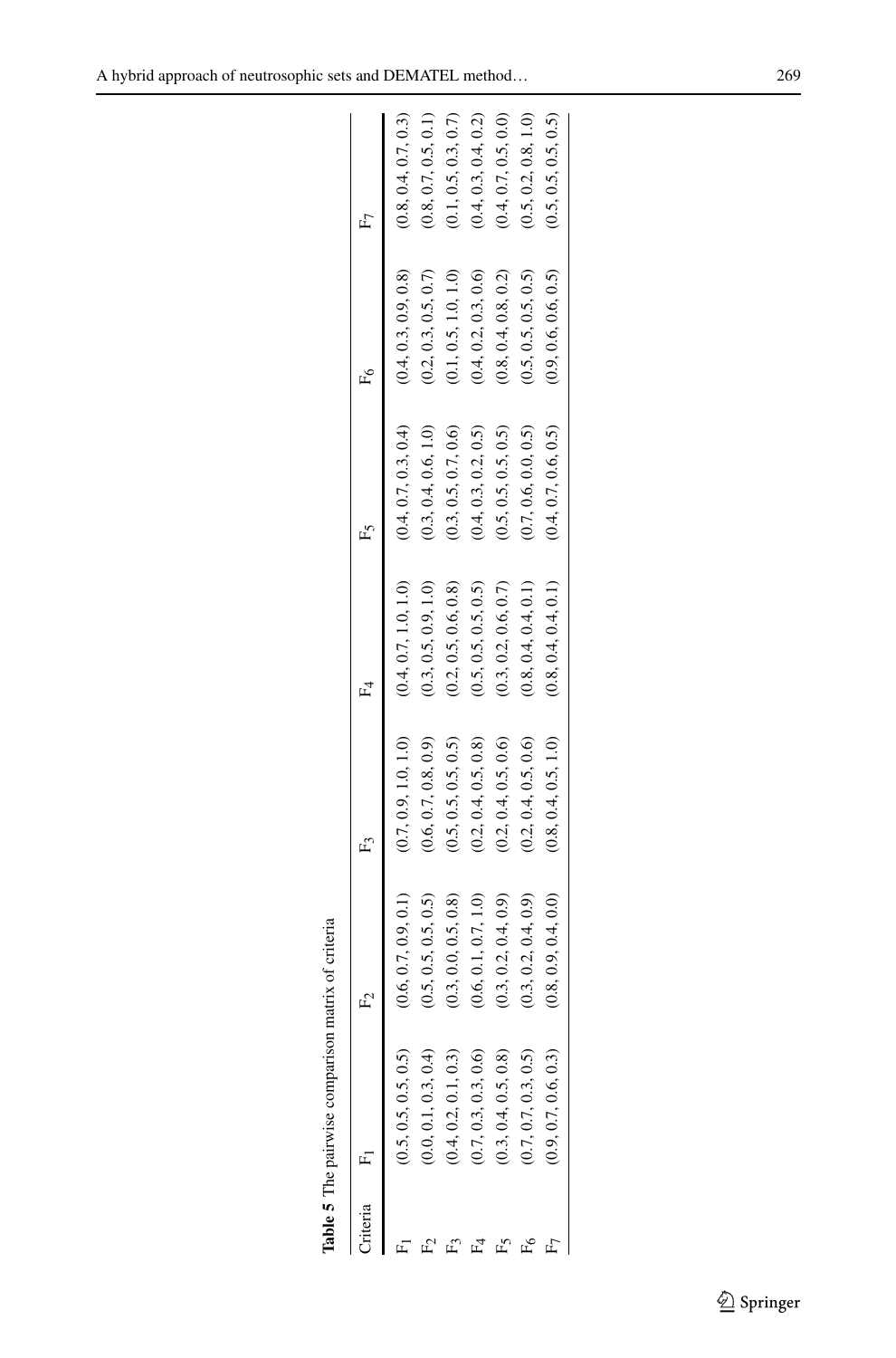<span id="page-13-0"></span>

| Iriteria | Ĺ                    |                      |                      |                      |                      |                      | م<br>تم              |
|----------|----------------------|----------------------|----------------------|----------------------|----------------------|----------------------|----------------------|
|          | (0.5, 0.5, 0.5, 0.5) | (0.4, 0.5, 0.6, 0.1) | (0.7, 0.9, 0.4, 0.5) | (0.4, 0.8, 0.1, 0.5) | (0.5, 0.6, 0.3, 0.4) | (0.6, 0.3, 0.5, 0.1) | (0.2, 0.4, 0.3, 0.5) |
|          | (0.5, 0.6, 0.4, 0.3) | (0.5, 0.5, 0.5, 0.5) | (0.5, 0.7, 0.8, 0.2) | (0.3, 0.4, 0.9, 0.7) | (0.3, 0.2, 0.6, 1.0) | (0.5, 0.3, 0.4, 0.7) | (0.5, 0.3, 0.5, 0.1) |
|          | (0.1, 0.5, 0.4, 0.6) | (0.3, 0.6, 0.8, 0.8) | (0.5, 0.5, 0.5, 0.5) | (0.2, 0.3, 0.4, 0.9) | (0.3, 0.4, 0.7, 0.5) | (0.1, 0.5, 0.0, 1.0) | (0.6, 0.4, 0.3, 0.7) |
|          | 1.0, 0.8, 0.9, 0.7   | (0.6, 0.4, 0.7, 1.0) | (0.2, 0.3, 0.4, 0.8) | (0.5, 0.5, 0.5, 0.5) | (0.4, 0.5, 0.2, 0.8) | (0.4, 0.2, 0.5, 0.6) | (0.8, 0.6, 0.4, 0.2) |
|          | (0.9, 0.6, 0.3, 0.6) | (0.4, 0.2, 0.5, 0.6) | (0.2, 0.7, 0.3, 0.6) | (0.3, 0.6, 0.5, 0.7) | (0.5, 0.5, 0.5, 0.5) | (0.8, 0.5, 0.8, 0.2) | (0.9, 0.3, 0.5, 0.5) |
|          | (0.7, 0.5, 0.3, 0.4) | (0.3, 0.5, 0.4, 0.7) | (0.2, 0.4, 0.1, 0.4) | (0.7, 0.4, 0.5, 0.2) | (0.7, 0.1, 0.6, 0.2) | (0.5, 0.5, 0.5, 0.5) | (0.5, 0.7, 0.8, 1.0) |
|          | (0.5, 0.4, 0.6, 0.3) | (0.8, 0.5, 0.4, 0.4) | (0.3, 0.4, 0.6, 1.0) | (0.6, 0.1, 0.4, 0.3) | (0.4, 0.3, 0.6, 0.4) | (0.7, 0.5, 0.4, 0.5) | (0.5, 0.5, 0.5, 0.5) |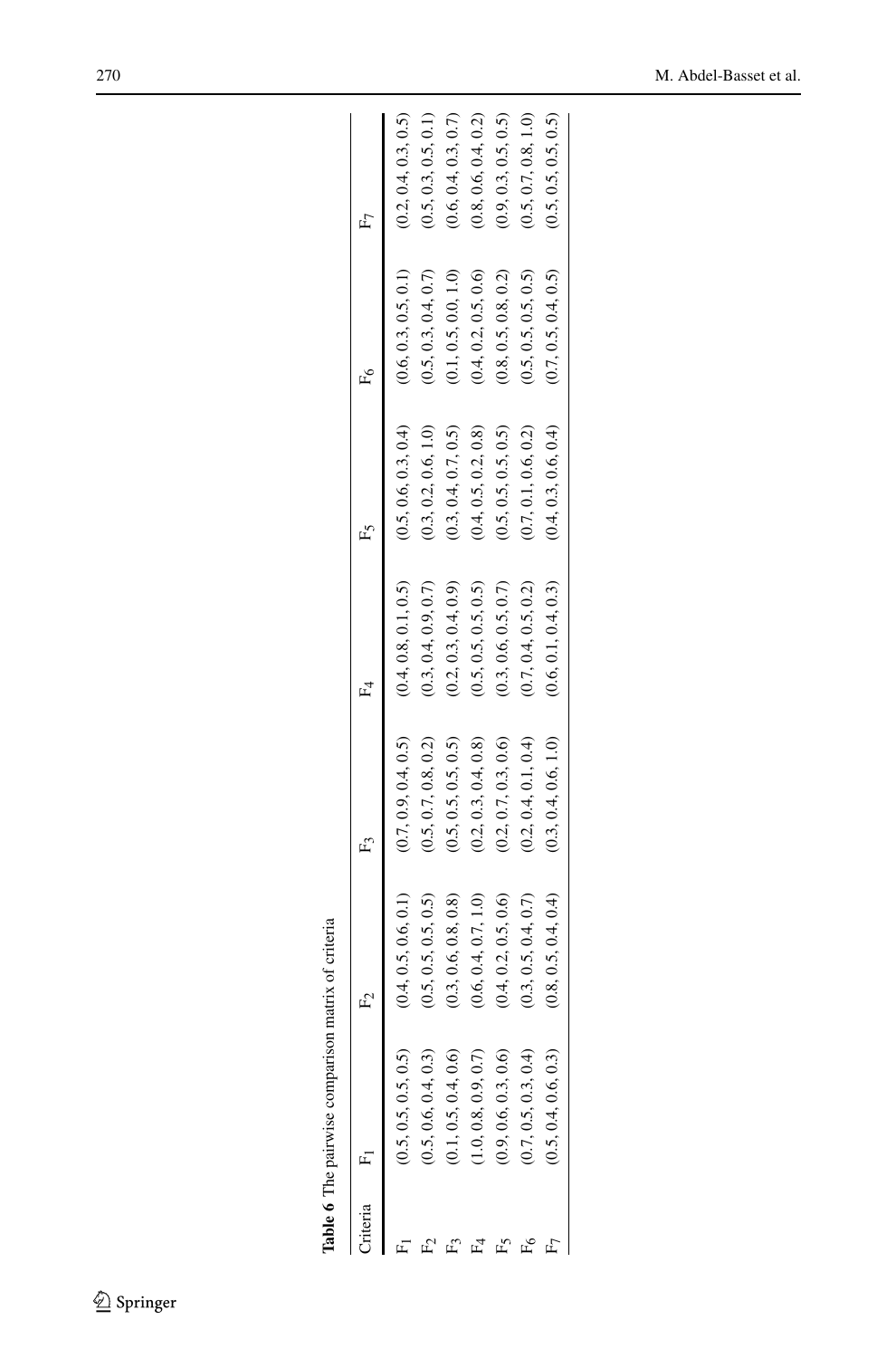<span id="page-14-0"></span>

| riteria | ć,                   |                      |                      |                      | ľ                    |                      | <sup>7</sup>         |
|---------|----------------------|----------------------|----------------------|----------------------|----------------------|----------------------|----------------------|
|         |                      |                      |                      |                      |                      |                      |                      |
|         | (0.5, 0.5, 0.5, 0.5) | (0.4, 0.4, 0.5, 0.1) | (0.5, 0.3, 0.7, 0.5) | (0.4, 0.8, 0.1, 0.5) | (0.1, 0.5, 0.6, 0.4) | (0.4, 0.6, 0.9, 0.8) | (0.8, 0.4, 0.7, 0.5) |
|         | (0.3, 0.6, 0.5, 0.3) | (0.5, 0.5, 0.5, 0.5) | (0.3, 0.7, 0.8, 0.1) | (0.4, 0.5, 0.9, 0.7) | (0.7, 0.2, 0.6, 1.0) | (0.4, 0.6, 0.5, 0.7) | (0.8, 0.6, 0.5, 0.4) |
|         | (0.3, 0.6, 0.4, 0.5) | (0.3, 0.4, 0.2, 0.8) | (0.5, 0.5, 0.5, 0.5) | (0.9, 0.7, 0.5, 0.3) | (0.4, 0.1, 0.7, 0.6) | (0.7, 0.5, 0.6, 1.0) | (0.1, 0.6, 0.3, 0.7) |
|         | (1.0, 0.4, 0.9, 0.5) | (0.2, 0.4, 0.6, 1.0) | (0.8, 0.2, 0.4, 0.7) | (0.5, 0.5, 0.5, 0.5) | (0.4, 0.5, 0.2, 0.4) | (0.4, 0.2, 0.5, 0.6) | (0.4, 0.3, 0.7, 0.5) |
|         | (0.5, 0.6, 0.2, 0.3) | (0.6, 0.3, 0.5, 0.9) | (0.2, 0.8, 0.3, 0.5) | (0.8, 0.3, 0.5, 0.2) | (0.5, 0.5, 0.5, 0.5) | (0.5, 0.4, 0.8, 0.6) | (0.9, 0.4, 0.5, 0.3) |
| £       | (0.7, 0.7, 0.6, 0.4) | (0.3, 0.4, 0.6, 0.9) | (0.5, 0.4, 0.5, 0.6) | (0.9, 0.6, 0.4, 0.5) | (0.8, 0.3, 0.1, 0.5) | (0.5, 0.5, 0.5, 0.5) | (0.5, 0.4, 0.8, 1.0) |
| Œ       | (0.9, 0.7, 0.6, 0.7) | (0.5, 0.9, 0.4, 0.0) | (0.3, 0.7, 0.5, 1.0) | (0.4, 0.6, 0.4, 0.8) | (0.4, 0.7, 0.3, 0.5) | (0.9, 0.7, 0.4, 0.1) | (0.5, 0.5, 0.5, 0.5) |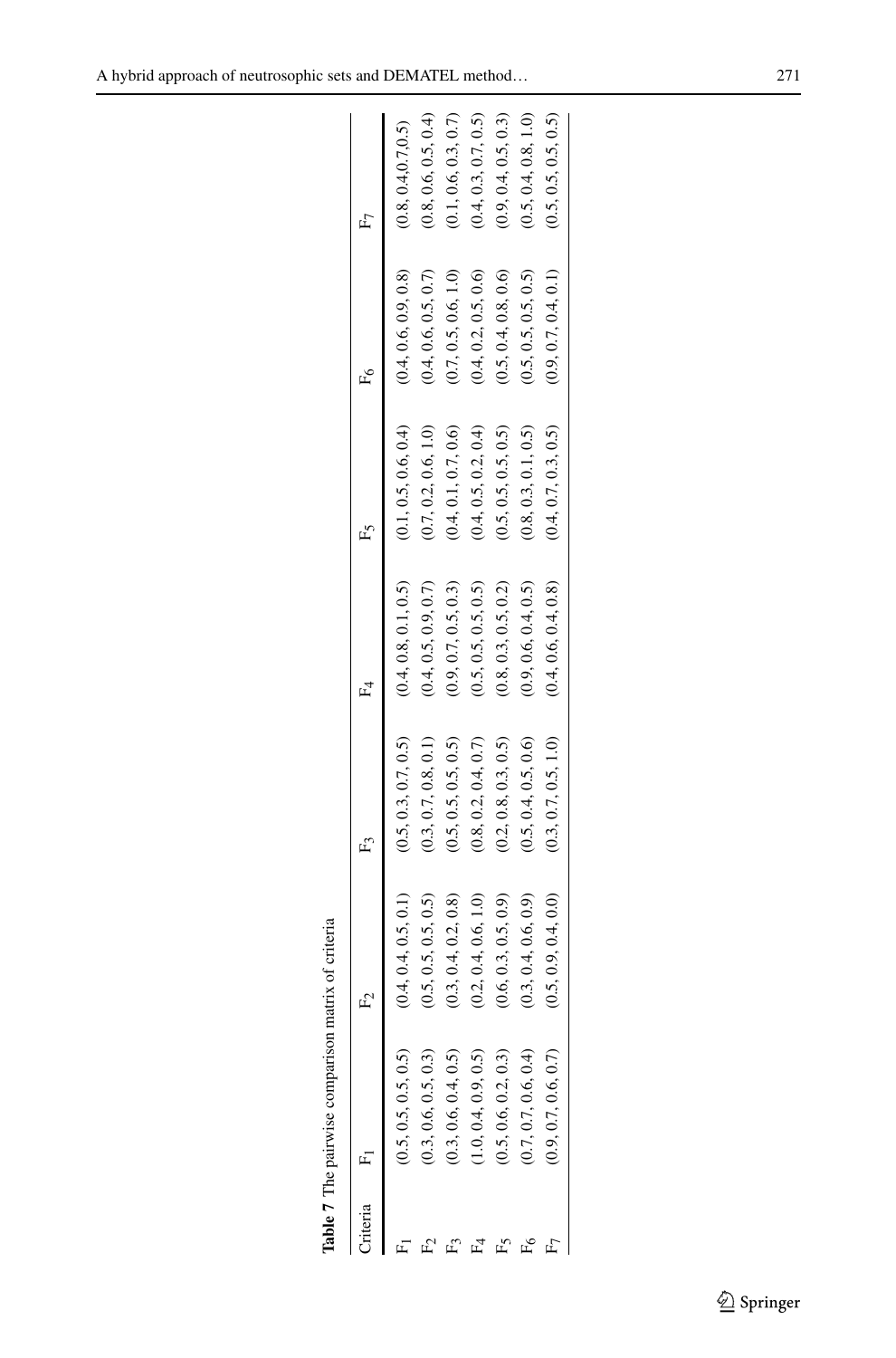| hiteria | Ē,                                     | Ŀ                                       | Ę                                     | $F_4$                                   | Ē٢                                     | Ě                                       | £7                                      |
|---------|----------------------------------------|-----------------------------------------|---------------------------------------|-----------------------------------------|----------------------------------------|-----------------------------------------|-----------------------------------------|
|         | (0.5, 0.5, 0.5, 0.5)                   | (0.6, 0.7, 0.9, 0.1;<br>0.7, 0.2, 0.5)  | (0.7, 0.9, 1.0, 1.0;<br>0.4, 0.2, 0.3 | (0.4, 0.7, 1.0, 1.0;<br>0.5, 0.2, 0.1)  | (0.4, 0.7, 0.3, 0.4;<br>0.5, 0.4, 0.2) | (0.4, 0.3, 0.9, 0.8;<br>(0.9, 0.7, 0.4) | (0.8, 0.4, 0.7, 0.3;<br>0.9, 0.6, 0.7)  |
|         | (0.0, 0.1, 0.3, 0.4;<br>0.8, 0.2, 0.6  | 0.5, 0.5, 0.5, 0.5)                     | (0.6, 0.7, 0.8, 0.9;<br>0.4, 0.5, 0.6 | (0.3, 0.5, 0.9, 1.0;<br>0.5, 0.1, 0.2)  | (0.3, 0.4, 0.6, 1.0;<br>0.6, 0.4, 0.3) | (0.2, 0.3, 0.5, 0.7;<br>0.7, 0.4, 0.6   | (0.8, 0.7, 0.5, 0.1;<br>0.8, 0.3, 0.5)  |
|         | (0.4, 0.2, 0.1, 0.3;<br>0.5, 0.3, 0.4  | (0.3, 0.0, 0.5, 0.8;<br>0.8, 0.5, 0.3)  | (0.5, 0.5, 0.5, 0.5)                  | (0.2, 0.5, 0.6, 0.8;<br>(0.7, 0.3, 0.4) | (0.3, 0.5, 0.7, 0.6;<br>0.3, 0.6, 0.5) | (0.1, 0.5, 1.0, 1.0;<br>(0.3, 0.5, 0.4) | (0.1, 0.5, 0.3, 0.7;<br>(0.3, 0.4, 0.6) |
|         | (0.7, 0.3, 0.3, 0.6;<br>0.5, 0.2, 0.1) | (0.6, 0.1, 0.7, 1.0;<br>(0.3, 0.1, 0.5) | (0.2, 0.4, 0.5, 0.8;<br>0.9, 0.4, 0.6 | (0.5, 0.5, 0.5, 0.5)                    | (0.4, 0.3, 0.2, 0.5;<br>0.9, 0.7, 0.4  | (0.4, 0.2, 0.3, 0.6;<br>0.6, 0.3, 0.5   | (0.4, 0.3, 0.4, 0.2;<br>(0.3, 0.6, 0.5) |
|         | (0.3, 0.4, 0.5, 0.8;<br>0.2, 0.4, 0.3) | (0.3, 0.2, 0.4, 0.9;<br>0.4, 0.3, 0.6   | (0.2, 0.4, 0.5, 0.6;<br>0.7, 0.4, 0.5 | (0.3, 0.2, 0.6, 0.7;<br>0.7, 0.2, 0.6   | (0.5, 0.5, 0.5, 0.5)                   | (0.8, 0.4, 0.8, 0.2;<br>0.8, 0.2, 0.4   | (0.4, 0.7, 0.5, 0.0;<br>(0.3, 0.4, 0.1) |
|         | (0.7, 0.7, 0.3, 0.5;<br>0.7, 0.2, 0.4  | (0.3, 0.2, 0.4, 0.9;<br>0.8, 0.5, 0.5)  | (0.2, 0.4, 0.5, 0.6;<br>0.7, 0.6, 0.3 | (0.8, 0.4, 0.4, 0.1;<br>0.9, 0.1, 0.6   | (0.7, 0.6, 0.0, 0.5;<br>0.4, 0.3, 0.5) | (0.5, 0.5, 0.5, 0.5)                    | (0.5, 0.2, 0.8, 1.0;<br>0.7, 0.6, 0.5)  |
|         | (0.9, 0.7, 0.6, 0.3;<br>0.8, 0.4, 0.5) | (0.8, 0.9, 0.4, 0.0;<br>(0.9, 0.5, 0.4) | (0.8, 0.4, 0.5, 1.0;<br>0.5, 0.7, 0.2 | (0.8, 0.4, 0.4, 0.1;<br>0.5, 0.2, 0.9)  | (0.4, 0.7, 0.6, 0.5;<br>0.9, 0.6, 0.7  | (0.9, 0.6, 0.6, 0.5;<br>0.5, 0.8, 0.5   | (0.5, 0.5, 0.5, 0.5)                    |
|         |                                        |                                         |                                       |                                         |                                        |                                         |                                         |

<span id="page-15-0"></span>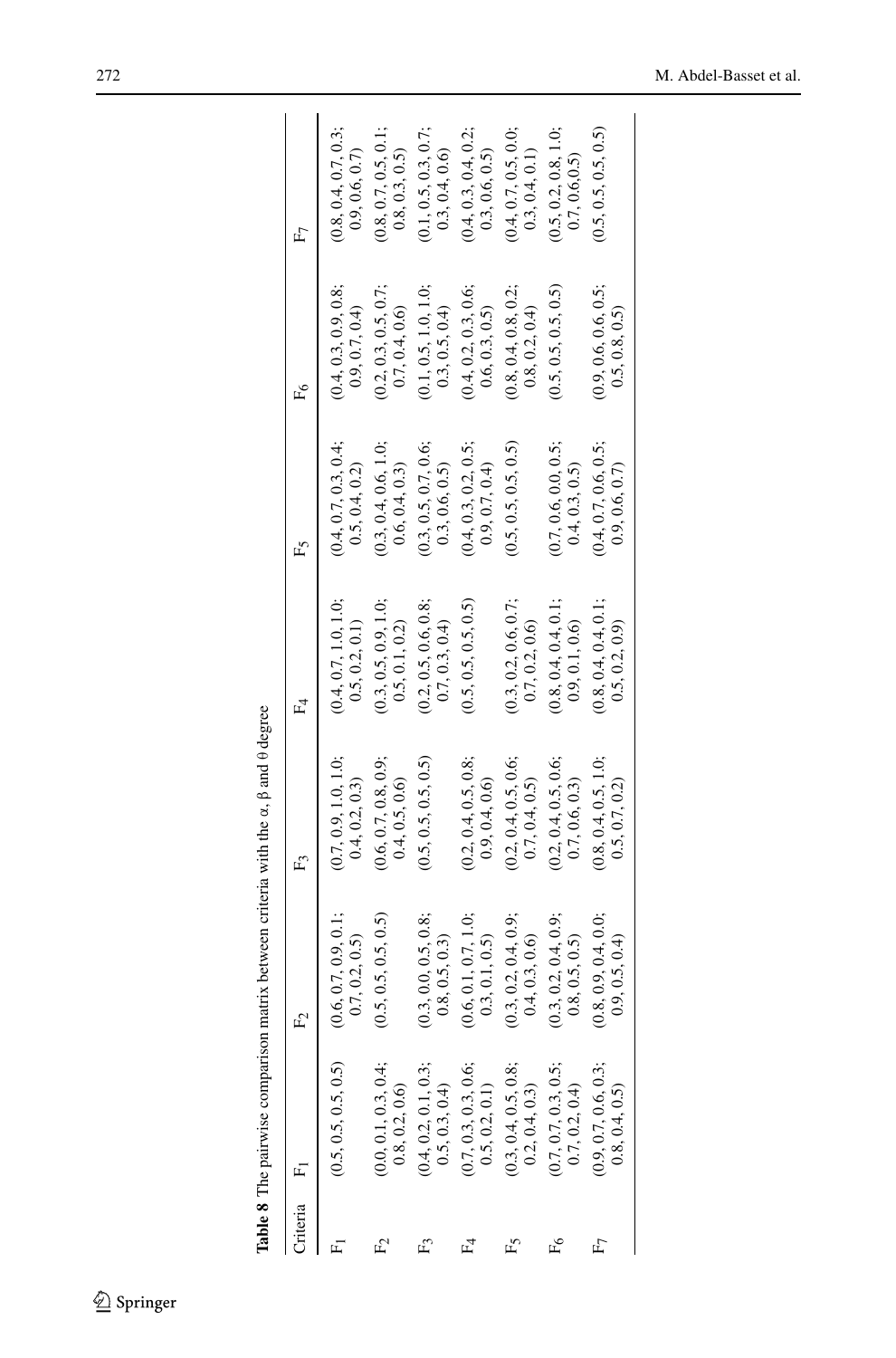|         | Table 9 The pairwise comparison        |                                       | matrix between criteria with the $\alpha$ , $\beta$ and $\theta$ degree |                                        |                                         |                                         |                                         |
|---------|----------------------------------------|---------------------------------------|-------------------------------------------------------------------------|----------------------------------------|-----------------------------------------|-----------------------------------------|-----------------------------------------|
| hiteria | $\overline{F}$                         | $F_2$                                 | £ĩ                                                                      | $F_4$                                  | Ĺ                                       | È۴                                      | F7                                      |
|         | (0.5, 0.5, 0.5, 0.5)                   | (0.4, 0.5, 0.6, 0.1;<br>0.5, 0.4, 0.3 | (0.7, 0.9, 0.4, 0.5;<br>0.2, 0.6, 0.3)                                  | (0.4, 0.8, 0.1, 0.5;<br>0.8, 0.7, 0.5) | (0.5, 0.6, 0.3, 0.4)<br>0.2, 0.5, 0.4   | (0.6, 0.3, 0.5, 0.1;<br>(0.4, 0.3, 0.6) | (0.4, 0.4, 0.3, 0.5;<br>(0.3, 0.5, 0.7) |
|         | (0.5, 0.6, 0.4, 0.3;<br>0.4, 0.3, 0.5  | (0.5, 0.5, 0.5, 0.5)                  | (0.5, 0.7, 0.8, 0.2;<br>0.3, 0.6, 0.8)                                  | (0.3, 0.4, 0.9, 0.7;<br>0.4, 0.8, 0.1) | (0.3, 0.2, 0.6, 1.0;<br>0.5, 0.4, 0.7)  | (0.5, 0.3, 0.4, 0.7;<br>(0.3, 0.8, 0.4) | (0.5, 0.3, 0.5, 0.1;<br>(0.9, 0.4, 0.3) |
|         | 0.1, 0.5, 0.4, 0.6;<br>0.7, 0.4, 0.6   | (0.3, 0.6, 0.8, 0.8;<br>0.2, 0.1, 0.7 | (0.5, 0.5, 0.5, 0.5)                                                    | (0.2, 0.3, 0.4, 0.9;<br>0.5, 0.4, 0.6  | (0.3, 0.4, 0.7, 0.5;<br>0.5, 0.3, 0.3)  | (0.1, 0.5, 0.0, 1.0,<br>0.4, 0.3, 0.8)  | (0.6, 0.4, 0.3, 0.7;<br>0.3, 0.6, 0.5)  |
|         | 1.0, 0.8, 0.9, 0.7;<br>0.5, 0.6, 0.2   | (0.6, 0.4, 0.7, 1.0;<br>0.6, 0.3, 0.8 | (0.2, 0.3, 0.4, 0.8;<br>0.5, 0.4, 0.4)                                  | (0.5, 0.5, 0.5, 0.5)                   | (0.4, 0.5, 0.2, 0.8;<br>(0.8, 0.3, 0.5) | (0.4, 0.2, 0.5, 0.6;<br>0.2, 0.5, 0.4)  | (0.8, 0.6, 0.4, 0.2;<br>0.4, 0.7, 0.2)  |
|         | (0.9, 0.6, 0.3, 0.6;<br>0.5, 0.6, 0.7  | (0.4, 0.2, 0.5, 0.6;<br>0.5, 0.2, 0.3 | (0.2, 0.7, 0.3, 0.6;<br>0.2, 0.3, 0.9)                                  | (0.3, 0.6, 0.5, 0.7;<br>0.5, 0.3, 0.7  | (0.5, 0.5, 0.5, 0.5)                    | (0.8, 0.5, 0.8, 0.2;<br>0.8, 0.3, 0.5)  | (0.9, 0.3, 0.5, 0.5;<br>0.4, 0.1, 0.1)  |
|         | (0.7, 0.5, 0.3, 0.4)<br>0.5, 0.4, 0.6  | (0.3, 0.5, 0.4, 0.7;<br>0.5, 0.4, 0.3 | (0.2, 0.4, 0.1, 0.4)<br>0.4, 0.3, 0.6                                   | (0.7, 0.4, 0.5, 0.2;<br>0.6, 0.7, 0.5) | (0.7, 0.1, 0.6, 0.2;<br>0.7, 0.3, 0.6   | (0.5, 0.5, 0.5, 0.5)                    | (0.5, 0.7, 0.8, 1.0;<br>0.8, 0.7, 0.5)  |
|         | (0.5, 0.4, 0.6, 0.3;<br>0.8, 0.6, 0.3) | (0.8, 0.5, 0.4, 0.4;<br>0.5, 0.2, 0.6 | (0.3, 0.4, 0.6, 1.0;<br>0.2, 0.5, 0.7                                   | (0.6, 0.1, 0.4, 0.3;<br>0.5, 0.7, 0.2) | (0.4, 0.3, 0.6, 0.4;<br>0.8, 0.6, 0.3)  | (0.7, 0.5, 0.4, 0.5;<br>0.7, 0.3, 0.4   | (0.5, 0.5, 0.5, 0.5)                    |
|         |                                        |                                       |                                                                         |                                        |                                         |                                         |                                         |

<span id="page-16-0"></span>Table 9 The pairwise comparison matrix between criteria with the  $\alpha$ ,  $\beta$  and  $\theta$  degree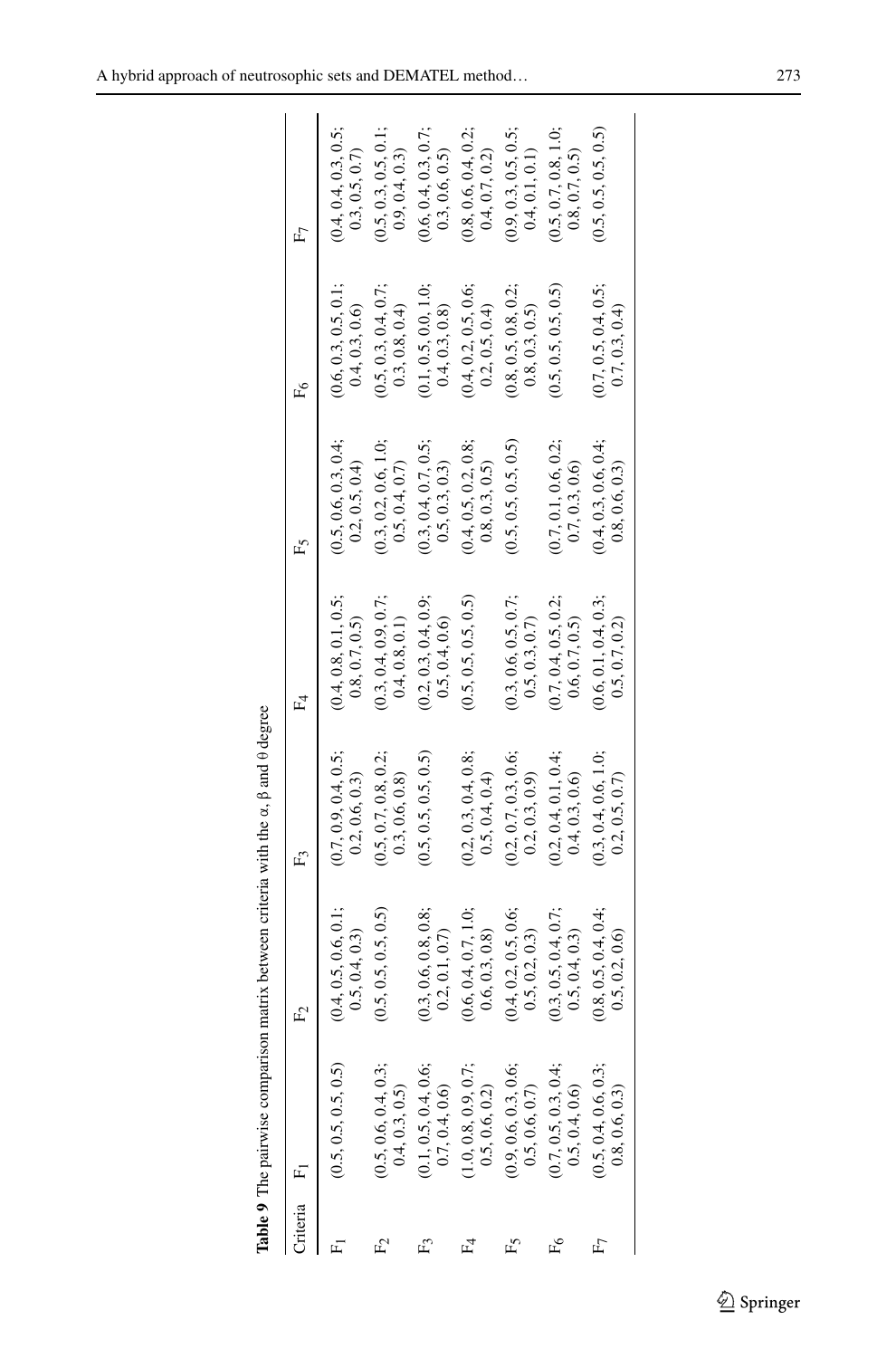| riteria | E.                   |                      | £ĩ                   | $F_4$                | Ě5                   | Ě                    | F7                   |
|---------|----------------------|----------------------|----------------------|----------------------|----------------------|----------------------|----------------------|
|         |                      |                      |                      |                      |                      |                      |                      |
|         | (0.5, 0.5, 0.5, 0.5) | (0.4, 0.4, 0.5, 0.1; | (0.5, 0.3, 0.7, 0.5; | (0.4, 0.8, 0.1, 0.5; | (0.1, 0.5, 0.6, 0.4; | (0.4, 0.6, 0.9, 0.8; | (0.8, 0.4, 0.7, 0.5; |
|         |                      | (0.8, 0.7, 0.9)      | (0.7, 0.4, 0.1)      | 0.5, 0.2, 0.4)       | 0.4, 0.1, 0.7        | 0.3, 0.5, 0.4)       | (0.8, 0.5, 0.4)      |
|         | (0.3, 0.6, 0.5, 0.3; | (0.5, 0.5, 0.5, 0.5) | (0.3, 0.7, 0.8, 0.1; | (0.4, 0.5, 0.9, 0.7; | (0.7, 0.2, 0.6, 1.0; | (0.4, 0.6, 0.5, 0.7; | (0.8, 0.6, 0.5, 0.4; |
|         | 0.5, 0.4, 0.6        |                      | 0.2, 0.3, 0.6        | (0.3, 0.1, 0.7)      | 0.6, 0.3, 0.5)       | 0.8, 0.4, 0.6        | 0.7, 0.8, 0.3)       |
|         | (0.3, 0.6, 0.4, 0.5; | (0.3, 0.4, 0.2, 0.8; | (0.5, 0.5, 0.5, 0.5) | (0.9, 0.7, 0.5, 0.3; | (0.4, 0.1, 0.7, 0.6; | (0.7, 0.5, 0.6, 1.0; | (0.1, 0.6, 0.3, 0.7; |
|         | 0.3, 0.2, 0.4        | 0.4, 0.5, 0.8        |                      | 0.2, 0.3, 0.6        | 0.4, 0.1, 0.9)       | 0.7, 0.5, 0.8        | 0.7, 0.4, 0.6        |
|         | (1.0, 0.4, 0.9, 0.5; | (0.2, 0.4, 0.6, 1.0; | (0.8, 0.2, 0.4, 0.7; | (0.5, 0.5, 0.5, 0.5) | (0.4, 0.5, 0.8, 0.4; | (0.4, 0.2, 0.5, 0.6; | (0.4, 0.3, 0.7, 0.5; |
|         | 0.2, 0.1, 0.3        | (0.9, 0.3, 0.1)      | 0.8, 0.4, 0.8)       |                      | 0.8, 0.8, 0.6        | 0.6, 0.5, 0.2)       | (0.5, 0.7, 0.3)      |
|         | (0.5, 0.6, 0.2, 0.3; | (0.6, 0.3, 0.5, 0.9; | (0.2, 0.8, 0.3, 0.5; | (0.8, 0.3, 0.5, 0.2; | (0.5, 0.5, 0.5, 0.5) | (0.5, 0.4, 0.8, 0.6; | (0.9, 0.4, 0.5, 0.3; |
|         | 0.6, 0.5, 0.7        | 0.4, 0.3, 0.5        | 0.4, 0.3, 0.5)       | 0.1, 0.5, 0.4        |                      | 0.9, 0.3, 0.4        | (0.7, 0.2, 0.1)      |
|         | (0.7, 0.7, 0.6, 0.4; | (0.3, 0.4, 0.6, 0.9; | (0.5, 0.4, 0.5, 0.6; | (0.9, 0.6, 0.4, 0.5; | (0.8, 0.3, 0.1, 0.5; | (0.5, 0.5, 0.5, 0.5) | (0.5, 0.4, 0.8, 1.0; |
|         | 0.8, 0.4, 0.7        | 0.4, 0.7, 0.6        | 0.8, 0.6, 0.4)       | 0.4, 0.7, 0.4)       | 0.5, 0.6, 0.5)       |                      | (0.9, 0.3, 0.4)      |
|         | (0.9, 0.7, 0.6, 0.7; | (0.5, 0.9, 0.4, 0.0; | (0.6, 0.7, 0.5, 1.0; | (0.4, 0.6, 0.4, 0.8; | (0.4, 0.7, 0.3, 0.5; | (0.9, 0.7, 0.4, 0.1; | (0.5, 0.5, 0.5, 0.5) |
|         | 0.4, 0.6, 0.9)       | 0.8, 0.6, 0.5        | 0.7, 0.5, 0.8        | 0.4, 0.5, 0.6        | 0.7, 0.4, 0.6        | 0.3, 0.5, 0.8        |                      |
|         |                      |                      |                      |                      |                      |                      |                      |

<span id="page-17-0"></span>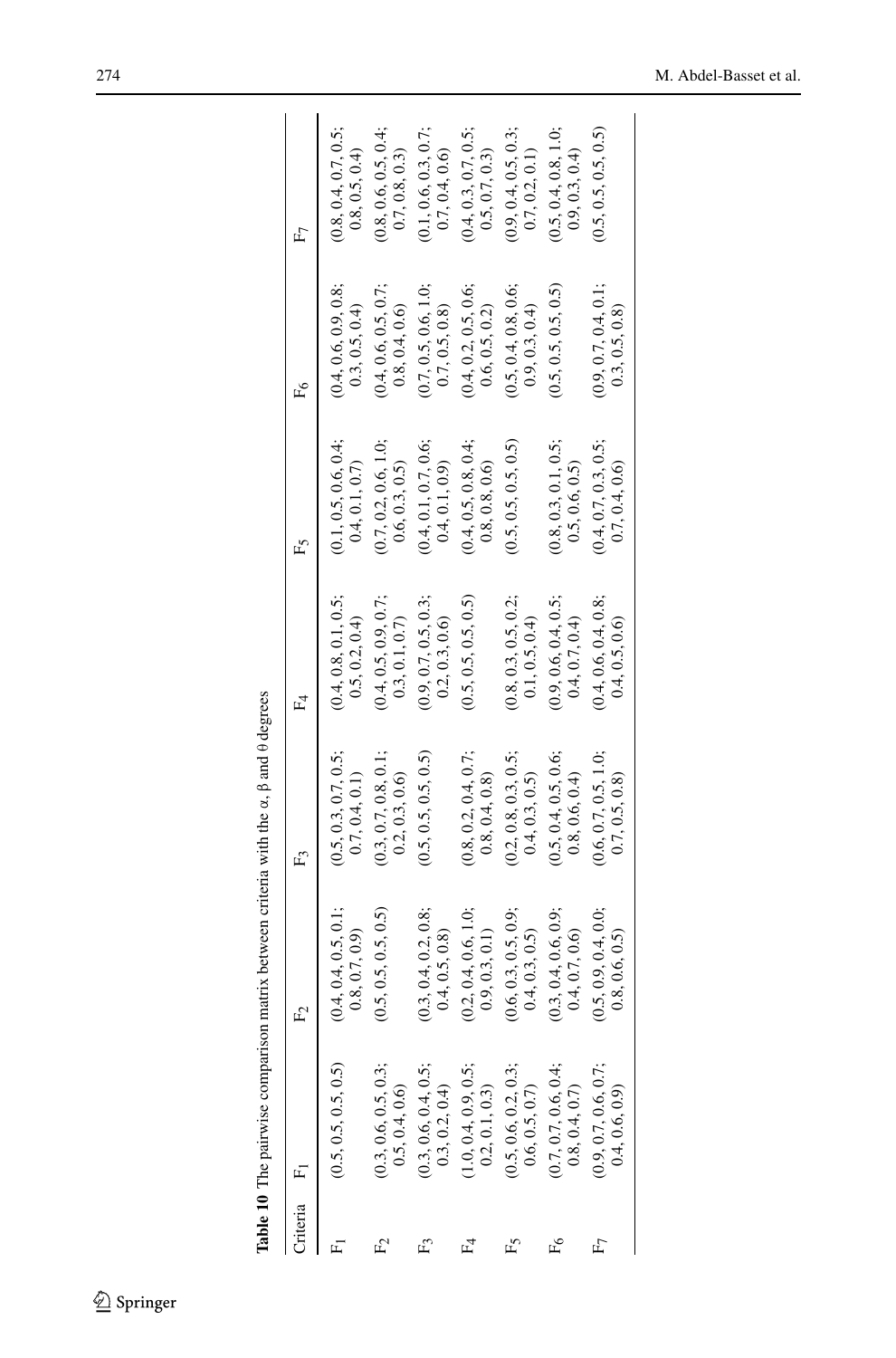<span id="page-18-1"></span><span id="page-18-0"></span>

| Table 11 The crisp values of<br>comparison matrix | Criteria       | F <sub>1</sub> | F <sub>2</sub> | F <sub>3</sub> | $F_4$          | F <sub>5</sub> | F <sub>6</sub> | F <sub>7</sub> |
|---------------------------------------------------|----------------|----------------|----------------|----------------|----------------|----------------|----------------|----------------|
|                                                   | $F_1$          | 0.5            | 0.288          | 0.428          | 0.426          | 0.214          | 0.270          | 0.220          |
|                                                   | F <sub>2</sub> | 0.100          | 0.5            | 0.244          | 0.371          | 0.273          | 0.181          | 0.263          |
|                                                   | F <sub>3</sub> | 0.113          | 0.200          | 0.5            | 0.263          | 0.158          | 0.228          | 0.130          |
|                                                   | $F_4$          | 0.261          | 0.255          | 0.226          | 0.5            | 0.158          | 0.169          | 0.098          |
|                                                   | F <sub>5</sub> | 0.188          | 0.169          | 0.191          | 0.214          | 0.5            | 0.303          | 0.181          |
|                                                   | $F_6$          | 0.289          | 0.203          | 0.191          | 0.234          | 0.180          | 0.5            | 0.250          |
|                                                   | F <sub>7</sub> | 0.296          | 0.263          | 0.270          | 0.149          | 0.220          | 0.195          | 0.5            |
| Table 12 The crisp values of                      | Criteria       | F <sub>1</sub> | F <sub>2</sub> | F <sub>3</sub> | F <sub>4</sub> |                | F <sub>6</sub> | F <sub>7</sub> |
| comparison matrix                                 |                |                |                |                |                | $F_5$          |                |                |
|                                                   | F <sub>1</sub> | 0.5            | 0.180          | 0.203          | 0.180          | 0.146          | 0.141          | 0.110          |
|                                                   | F <sub>2</sub> | 0.180          | 0.5            | 0.124          | 0.216          | 0.184          | 0.132          | 0.193          |
|                                                   | F <sub>3</sub> | 0.170          | 0.219          | 0.5            | 0.169          | 0.226          | 0.130          | 0.150          |
|                                                   | $F_4$          | 0.361          | 0.253          | 0.181          | 0.5            | 0.238          | 0.138          | 0.118          |
|                                                   | F <sub>5</sub> | 0.180          | 0.213          | 0.113          | 0.197          | $0.5\,$        | 0.288          | 0.303          |
|                                                   | $F_6$          | 0.178          | 0.214          | 0.103          | 0.158          | 0.158          | 0.5            | 0.300          |
|                                                   | F <sub>7</sub> | 0.214          | 0.223          | 0.144          | 0.140          | 0.202          | 0.263          | 0.5            |
| Table 13 The crisp values of<br>comparison matrix | Criteria       | F <sub>1</sub> | F <sub>2</sub> | F <sub>3</sub> | F <sub>4</sub> | F <sub>5</sub> | F <sub>6</sub> | F <sub>7</sub> |
|                                                   | F <sub>1</sub> | 0.5            | 0.105          | 0.275          | 0.214          | 0.160          | 0.236          | 0.285          |
|                                                   | F <sub>2</sub> | 0.159          | 0.5            | 0.154          | 0.234          | 0.281          | 0.248          | 0.230          |
|                                                   | F <sub>3</sub> | 0.191          | 0.117          | 0.5            | 0.195          | 0.158          | 0.245          | 0.181          |
|                                                   | F <sub>4</sub> | 0.315          | 0.344          | 0.210          | 0.5            | 0.184          | 0.202          | 0.178          |
|                                                   | $F_5$          | 0.140          | 0.230          | 0.180          | 0.135          | 0.5            | 0.316          | 0.315          |
|                                                   | $F_6$          | 0.255          | 0.151          | 0.225          | 0.195          | 0.149          | 0.5            | 0.317          |
|                                                   | F <sub>7</sub> | 0.163          | 0.191          | 0.245          | 0.179          | 0.202          | 0.131          | 0.5            |
| Table 14 The integration matrix                   | Criteria       | F <sub>1</sub> | F <sub>2</sub> | F <sub>3</sub> | F <sub>4</sub> | F <sub>5</sub> | $F_6$          | F <sub>7</sub> |
|                                                   |                |                |                |                |                |                |                |                |
|                                                   | $F_1$          | 0.5            | 0.191          | 0.302          | 0.273          | 0.173          | 0.216          | 0.205          |
|                                                   | F <sub>2</sub> | 0.146          | 0.5            | 0.174          | 0.274          | 0.246          | 0.187          | 0.229          |

<span id="page-18-3"></span><span id="page-18-2"></span> $F_3$  0.158 0.179 0.5 0.209 0.181 0.201 0.154 F4 0.312 0.284 0.206 0.5 0.193 0.170 0.155 F5 0.169 0.204 0.161 0.182 0.5 0.302 0.266 F6 0.241 0.189 0.173 0.196 0.162 0.5 0.307 F7 0.224 0.226 0.220 0.156 0.208 0.208 0.5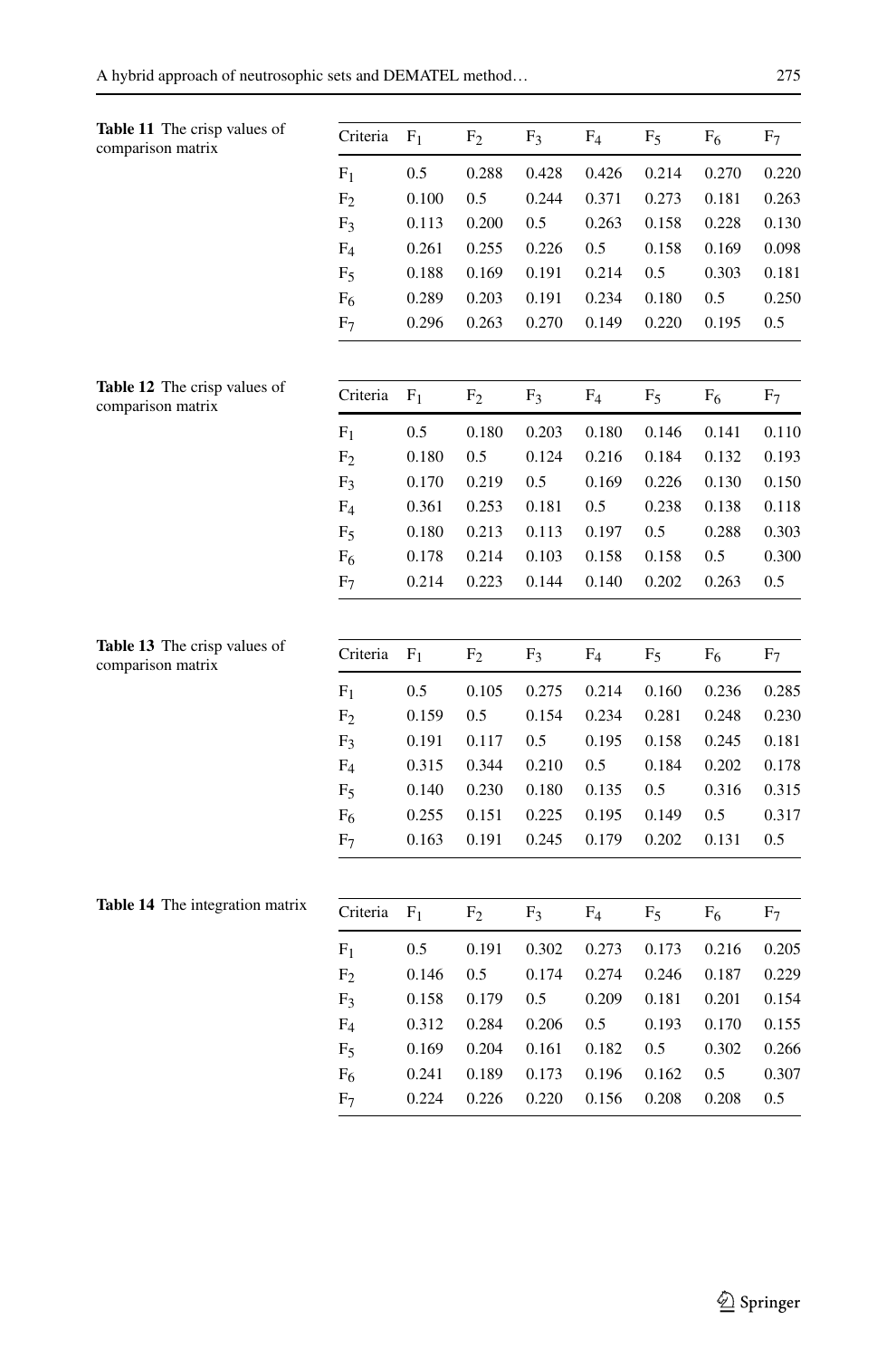| Criteria $F_1$ $F_2$ $F_3$ $F_4$ $F_5$ $F_6$ $F_7$ |       |  |                                                         |  |  |
|----------------------------------------------------|-------|--|---------------------------------------------------------|--|--|
| $F_1$                                              |       |  | $0.269$ $0.103$ $0.162$ $0.147$ $0.093$ $0.116$ $0.110$ |  |  |
| F <sub>2</sub>                                     |       |  | 0.079 0.269 0.094 0.147 0.132 0.101 0.123               |  |  |
| $F_3$                                              |       |  | 0.085 0.096 0.269 0.112 0.097 0.108 0.083               |  |  |
| $F_4$                                              |       |  | 0.168 0.153 0.111 0.145 0.104 0.091 0.083               |  |  |
| F <sub>5</sub>                                     |       |  | 0.091 0.110 0.087 0.098 0.145 0.162 0.143               |  |  |
| F <sub>6</sub>                                     | 0.130 |  | 0.102 0.093 0.105 0.087 0.147 0.165                     |  |  |
| F <sub>7</sub>                                     |       |  | 0.120 0.122 0.118 0.084 0.112 0.159 0.145               |  |  |

<span id="page-19-1"></span>**Table 16** The total relation matrix

<span id="page-19-0"></span>**Table 15** Normalized matrix

| Criteria       | F <sub>1</sub> | F <sub>2</sub> | $F_3$  | $F_4$  | $F_5$  | F <sub>6</sub> | F <sub>7</sub> |
|----------------|----------------|----------------|--------|--------|--------|----------------|----------------|
| F <sub>1</sub> | 1.4895         | 1.3104         | 1.3747 | 1.2188 | 1.0546 | 1.2165         | 1.1717         |
| F <sub>2</sub> | 1.1796         | 1.4323         | 1.1966 | 1.1458 | 1.0406 | 1.1287         | 1.1209         |
| F <sub>3</sub> | 1.0597         | 1.0920         | 1.2834 | 0.9900 | 0.8920 | 1.0158         | 0.9564         |
| $F_4$          | 1.1941         | 1.1955         | 1.1315 | 1.0582 | 0.9272 | 1.0271         | 0.9885         |
| F <sub>5</sub> | 1.0599         | 1.0988         | 1.0526 | 0.9618 | 0.9330 | 1.0672         | 1.0193         |
| F <sub>6</sub> | 1.1090         | 1.0905         | 1.0660 | 0.9717 | 0.8729 | 1.0503         | 1.0390         |
| F <sub>7</sub> | 1.1264         | 1.1459         | 1.1261 | 0.9801 | 0.9262 | 1.0940         | 1.0498         |

#### Row + Column and Row − Column

| $\theta$ | $Row + Col$ | $Row - Col$ |
|----------|-------------|-------------|
| 1        | 17.0544     | $-0.618$    |
| 2        | 16.6099     | 0.1209      |
| 3        | 15.5202     | 0.9416      |
| 4        | 14.8485     | $-0.1957$   |
| 5        | 13.8391     | $-0.5461$   |
| 6        | 14.799      | 0.4002      |
| 7        | 14.7941     | $-0.1029$   |
|          |             |             |

**Step 8**. Drawing cause and effect diagram

The causal diagram is obtained by the horizontal axes, presented by  $(D+R)$ , and the vertical axes (D−R), which is a degree of relation, as depicted in Fig. [6.](#page-20-11)

#### **5.4 Analyzing the evaluation criteria**

The final step is the analysis of collected data according to the causal diagram. This article integrates several questionnaires from expert interviews to find out the evaluation criteria and to calculate the average of each criterion. The research results determine the most important criterion. From this causal chart, according to the Neutrosophic DEMATEL Method, the importance of all criteria was established. According to experts' opinions, Quality (F3) had the greatest impact and Cost (F1) had the lesser impact on the selection of the company supplier.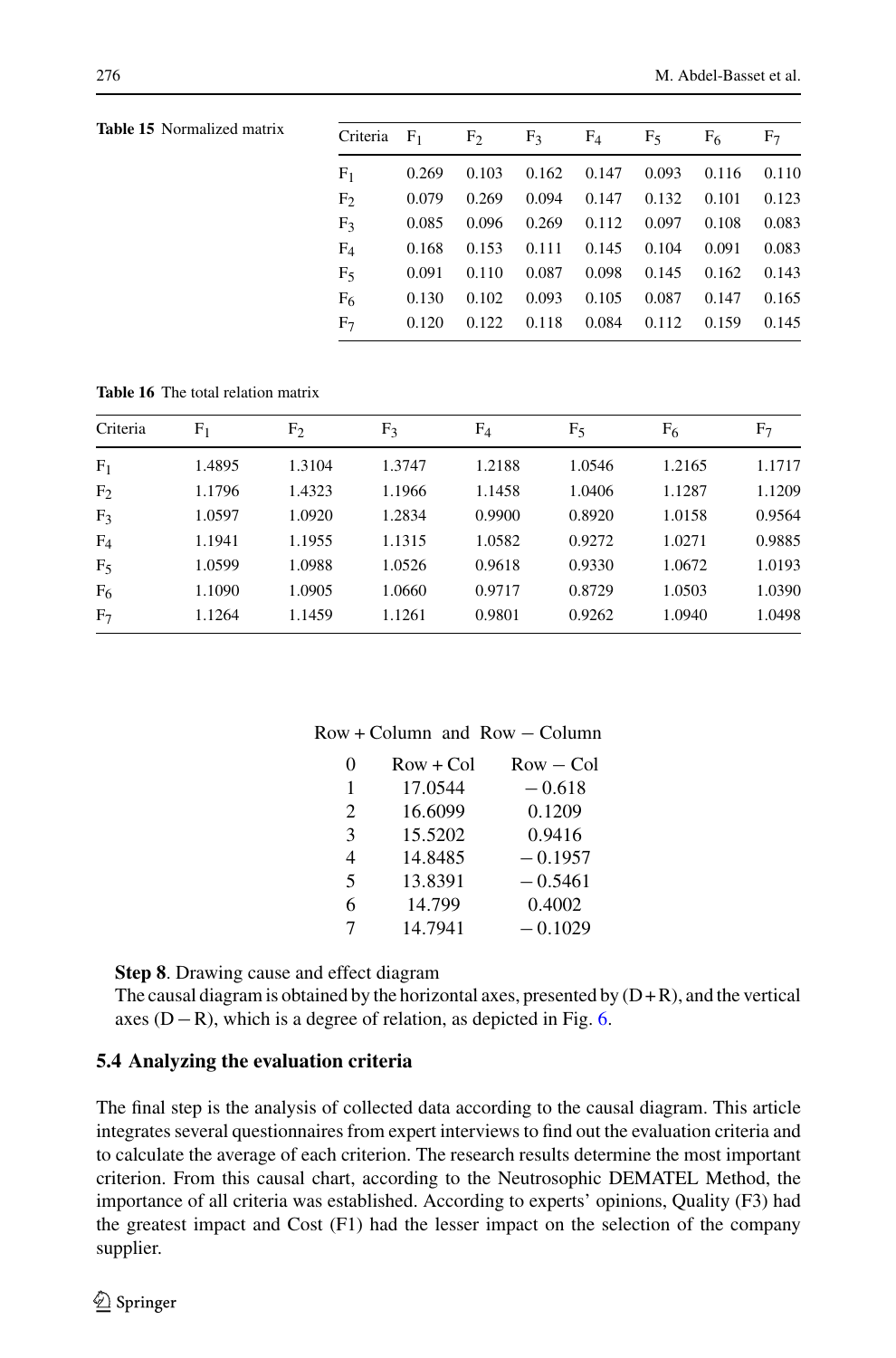

<span id="page-20-11"></span>**Fig. 6** The causal diagram for evaluation criteria

### <span id="page-20-10"></span>**6 Conclusions and recommendations**

This study presents the criteria selected by experts in the field of production and procurement in collective organizations, affecting the productivity and profitability of any organization. Potential supply chain management practices have been developed and performed using the Neutrosophic DEMATEL Method to select the best standards that have a greater impact on other criteria. The proposed approach succeeded in developing the DEMATEL Method by applying to it the Neutrosophic Set Theory, using a new scale from 0 to 1 and employing the maximum truth membership degree  $(\alpha)$ , the minimum indeterminacy membership degree  $(\theta)$ and the minimum falsity membership degree  $(\beta)$  of a single valued neutrosophic number. The opinions were collected from experts by interviews, and consequently analyzed using the Neutrosophic DEMATEL Method, by comparisons of each criterion, according to each individual expert, and their formulation of each value according to a single valued neutrosophic number. Finally, we extracted the most important criterion or feature that proved to be important for any organization in order to effectively choose its suppliers. However, this research contains some limitations and difficulties due to the fact that the multitude of standards and features require a large processing team and complex calculation.

### **References**

- <span id="page-20-0"></span>1. Gharakhani D (2012) The evaluation of supplier selection criteria by fuzzy DEMATEL method. J Basic Appl Sci Res 2(4):3215–3224
- <span id="page-20-1"></span>2. Askarany D et al (2010) Supply chain management, activity-based costing and organisational factors. Int J Prod Econ 127(2):238–248
- <span id="page-20-2"></span>3. Gunasekaran A et al (2004) A framework for supply chain performance measurement. Int J Prod Econ 87(3):333–347
- <span id="page-20-3"></span>4. Arndt H (2004) Supply chain management. Springer, Berlin
- <span id="page-20-4"></span>5. Li X, Wang Q (2007) Coordination mechanisms of supply chain systems. Eur J Oper Res 179(1):1–16
- <span id="page-20-5"></span>6. Shyur H-J, Shih H-S (2006) A hybrid MCDM model for strategic vendor selection. Math Comput Model 44(7):749–761
- <span id="page-20-6"></span>7. Chang S-L et al (2007) Applying a direct multi-granularity linguistic and strategy-oriented aggregation approach on the assessment of supply performance. Eur J Oper Res 177(2):1013–1025
- <span id="page-20-7"></span>8. Dickson GW (1996) An analysis of vendor selection systems and decisions. J Purch 2(1):5–17
- <span id="page-20-8"></span>9. Gan J, Luo L (2017) Using DEMATEL and intuitionistic fuzzy sets to identify critical factors influencing the recycling rate of end-of-life vehicles in China. Sustainability 9(10):1873
- <span id="page-20-9"></span>10. Chan FT et al (2006) An AHP approach in benchmarking logistics performance of the postal industry. Benchmark Int J 13(6):636–661